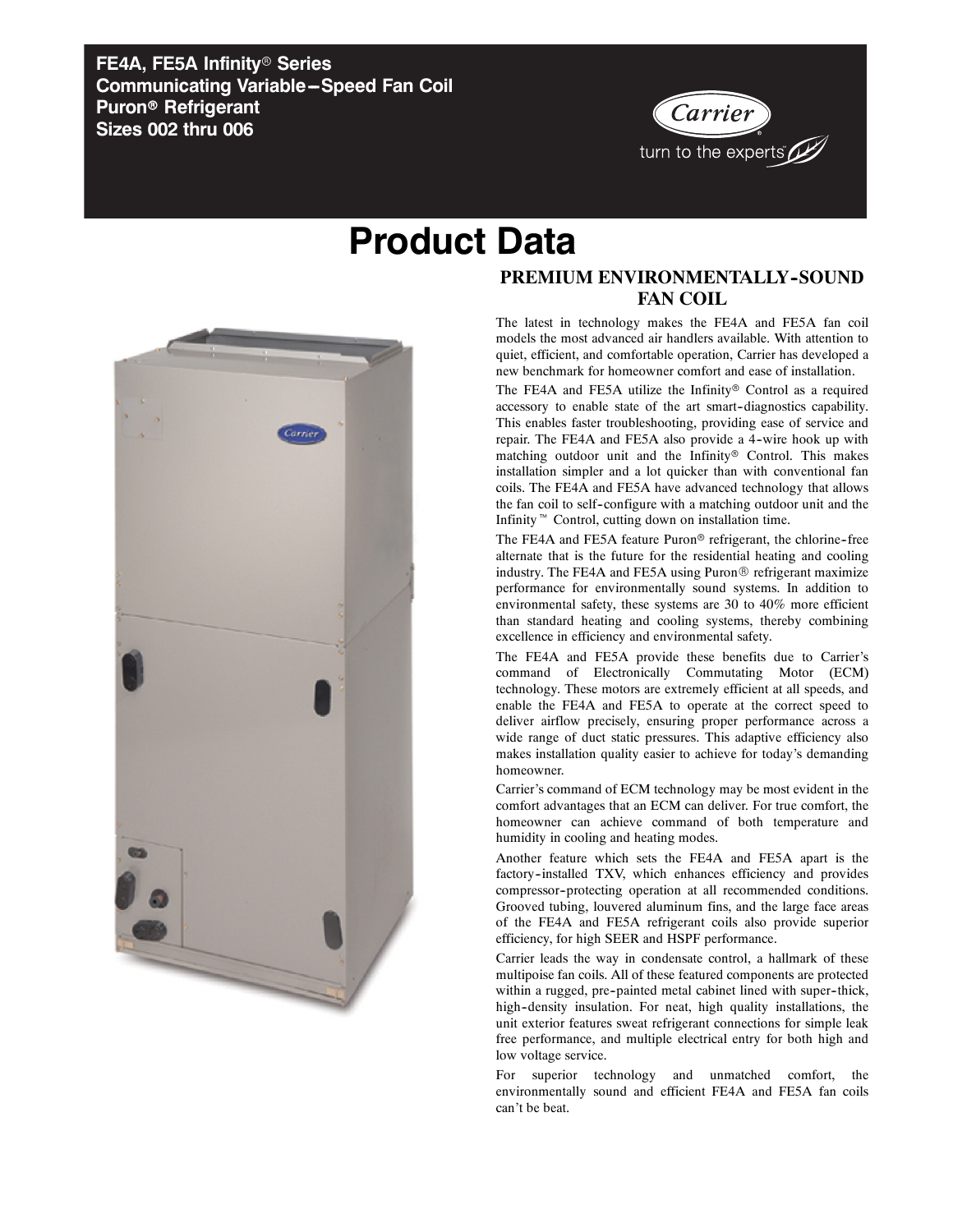## **FEATURES**

## **Smart Diagnostics**

- Self configuring (ease of installation)
- Easier troubleshooting, providing faster service and repair

## **Environmentally--Sound Refrigerant Technology**

- Puron $\circledR$  refrigerant the chlorine-free, non-ozone depleting refrigerant
- Thermostatic Expansion Valve (TXV) designed to maximize performance with Puron® refrigerant

## **Energy Efficient Operation**

- Electronically Commutated Motor (ECM) operates efficiently at all speeds
- Maximizes efficiency of heating and cooling systems
- Ultra-low power consumption during fan only operation

## **Comfort Control**

- Warm, comfortable heating air temperatures
- Unmatched humidity control

## **Airflow and Sound Technology**

- Logarithmic spiral blower housings for high blower efficiency and quiet operation
- Diffuser air discharge section for high airflow efficiency and quiet, smooth operation
- High duct static capability
- Unique cabinet design that meets new stringent regulations for air leakage. Meets requirements of a 2% cabinet leakage rate when tested at 1.0 in wc of static pressure.

## **Condensate Control and Disposal Technology**

- Minimal standing water less microbial growth for improved IAQ and reduced condensate line clogging and related condensate leakage
- Condensate fittings relocated away from turbulent airflow patterns at the blower entrance for improved condensate control performance
- Overflow feature for slope coil units allows condensate to exit the unit without damage to product under clogged primary and secondary line conditions
- Tested for condensate disposal at conditions much more severe than those required by ARI
- Primary and secondary drain connections to comply with HUD
- All pans constructed of an injection molded glass-filled polycarbonate engineered resin material, with brass drain connections
- High density, super thick cabinetry insulation with vapor barrier
- Pre-painted galvanized sheet metal cabinet

## **Heat Transfer Technology**

- Grooved tubing
- Lanced sine wave aluminum fins
- Discreet refined counterflow refrigerant circuitry
- Bi-flow hard-shutoff TXV metering device

## **Quality Assisting, Ease of Installation and Service Features**

- Easy 4 wire hook up: convenient and reduces installation time.
- FE4A unit is multipoise
- FE5A unit is upflow/downflow only (single drain pan).
- Provision made for suspending from roof or ceiling joints
- Modular cabinet on sizes 003 through 006
- Sweat connections for leak free service
- Multiple electrical entry for application flexibility (high and low voltage)
- Low voltage terminal strip, to safely hold connections within the cabinet
- Cabinet construction features innovations designed to prevent cabinet sweating

## **Controls and Electrical Features**

- Easy plug connection provided for quick installation of accessory heater packages
- 40VA 208/230v transformer
- Replaceable 3-amp blade-type auto fuse protects against transformer secondary short

## **Filter Features**

- Factory supplied filter
- Cleanable polyester filter media
- Filter "springs" out for easy access no tools required
- Newly improved filter rack area filter door insulation added for an improved air seal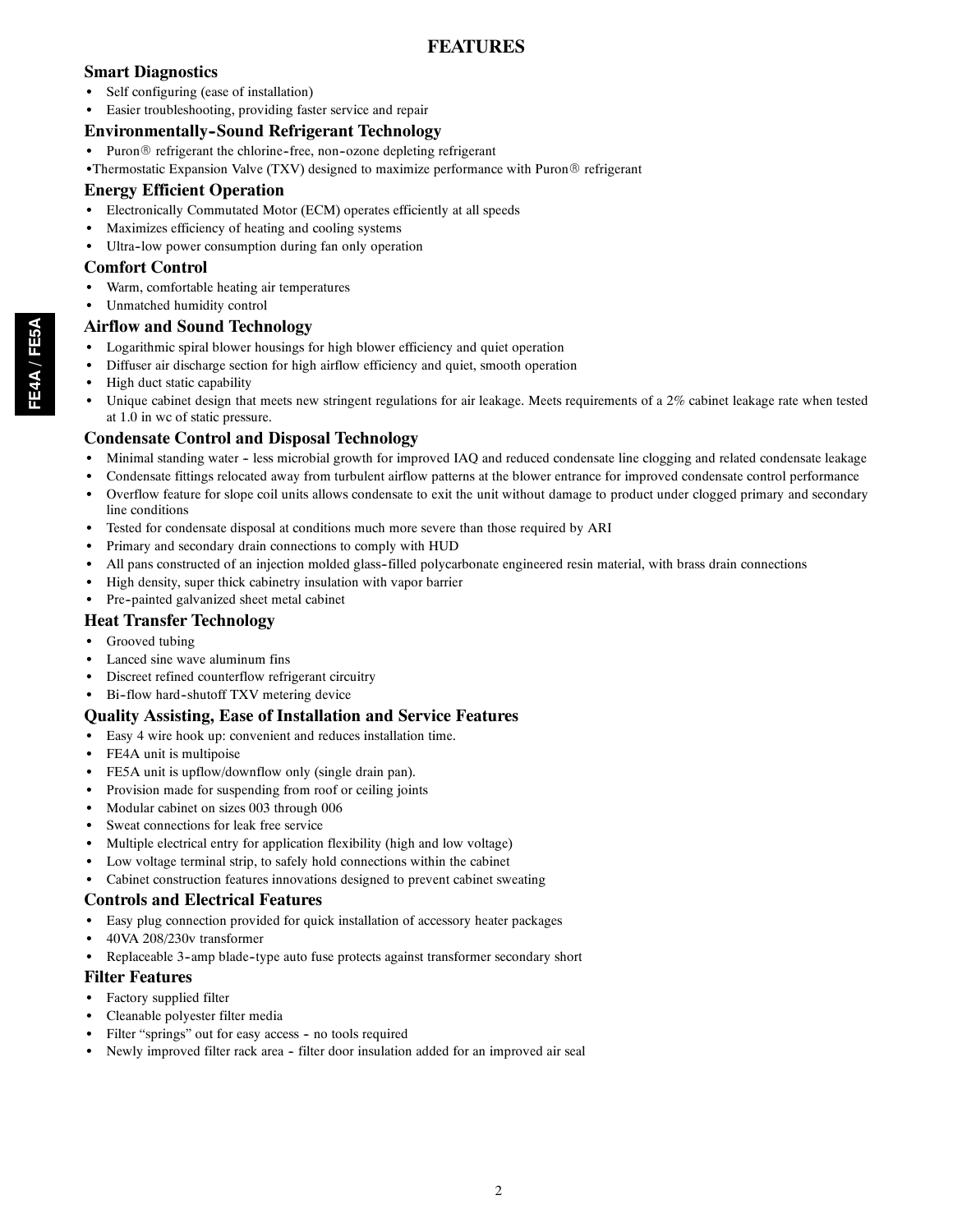## **MODEL NUMBER NOMENCLATURE**







Use of the AHRI Certified TM Mark indicates a manufacturer's participation in the program For verification of certification for individual products, go to www.ahridirectory.org.



**ArmorTech** 

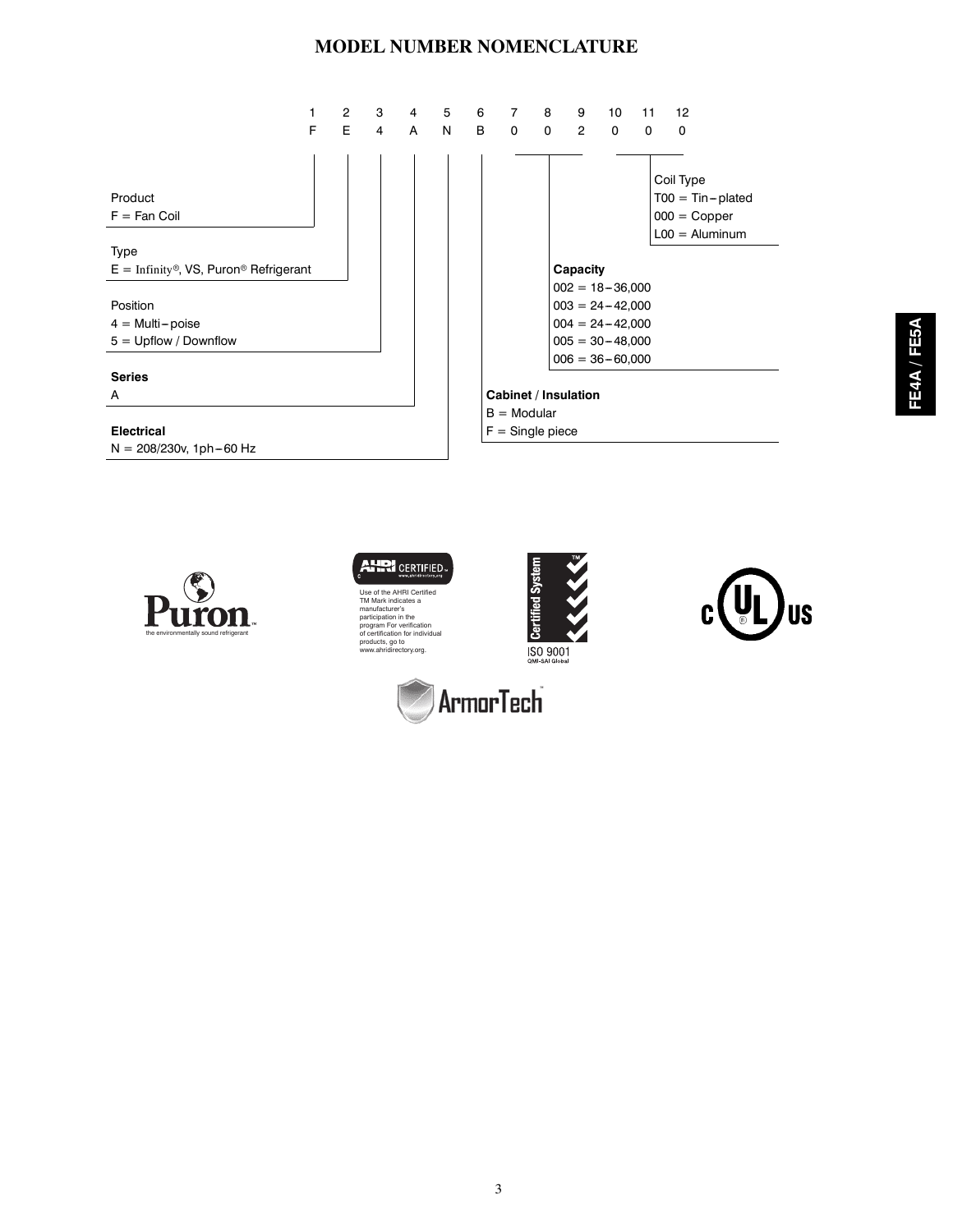

## **DIMENSIONS DIMENSIONS**

|              | E      | $\overline{\phantom{a}}$              | $\begin{array}{c} \hline \end{array}$                                                                   | 719                     | $\overline{\phantom{a}}$                                             | 719           | 865                                                | 865                    |
|--------------|--------|---------------------------------------|---------------------------------------------------------------------------------------------------------|-------------------------|----------------------------------------------------------------------|---------------|----------------------------------------------------|------------------------|
| ±            | S.     | $\begin{array}{c} \hline \end{array}$ | $\begin{array}{c} \hline \end{array}$                                                                   | $28 - 5/16$             | $\overline{\phantom{a}}$                                             |               | $\frac{28-5/16}{34-1/16}$                          |                        |
|              | m<br>E | 273                                   |                                                                                                         |                         | $rac{2}{18}$ $\frac{1}{8}$ $\frac{1}{8}$ $\frac{1}{8}$ $\frac{1}{8}$ |               |                                                    | 641                    |
| ш            | S      | $10 - 3/4$                            | $-3/16$<br>$19-$                                                                                        | 3/16<br>$\overline{19}$ | $\frac{1}{2}$<br>$19 - 1$                                            | $19 - 1/2$    | $25 - 1/4$                                         | $25 - 1/4$             |
|              | mm     | 397                                   |                                                                                                         |                         | $\frac{98}{98}$                                                      |               | 576                                                | 576                    |
| $\mathbf{a}$ | .<br>ء |                                       | $\frac{\frac{16-5/8}{1/8}}{\frac{19-1/8}{19-1/8}}$<br>$\frac{\frac{18}{19-1/8}}{\frac{19-1/8}{19-1/8}}$ | $\frac{-61}{19}$        | $\frac{1}{9}$                                                        | $\frac{1}{9}$ | 2 <sup>1</sup>                                     | 11/16<br>$\frac{1}{2}$ |
|              | mm     | 400                                   |                                                                                                         | $rac{6}{65}$            |                                                                      | 489           | 578                                                | 578                    |
| $\mathbf c$  | 르.     | $15 - 3/4$                            | $-1/4$<br>$19 -$                                                                                        |                         |                                                                      |               | $\frac{19-1/4}{19-1/4}$<br>$\frac{19-1/4}{22-3/4}$ | $22 - 3/4$             |
|              | mm     | 448                                   | 537                                                                                                     | 537                     | 537                                                                  | 537           | 627                                                | 627                    |
| m            | Ξ      | 5/8<br>$-17-$                         | $\frac{21-18}{21-18}$<br>$\frac{21-18}{21-18}$                                                          |                         |                                                                      |               | $24 - 11/16$                                       | $24 - 11/16$           |
|              | E      |                                       | 1357                                                                                                    | 1357                    | 1357                                                                 | 1357          | 503                                                | 1503                   |
| ⋖            | S      | 11/16                                 | $53 - 7/16$                                                                                             | 53-7/16                 | $53 - 7/16$                                                          | $53 - 7/16$   | $59 - 3/16$                                        | $59 - 3/16$            |
| SIZE         |        |                                       |                                                                                                         | $3^{*}$                 | 800                                                                  | $305*$        | $306*$                                             | $304*$                 |
|              |        | FE4A                                  | FE4A                                                                                                    | FE4A                    | FE4A                                                                 | FE4A          | FE4A                                               | FE5A                   |

\* Modular Cabinet \* Modular Cabinet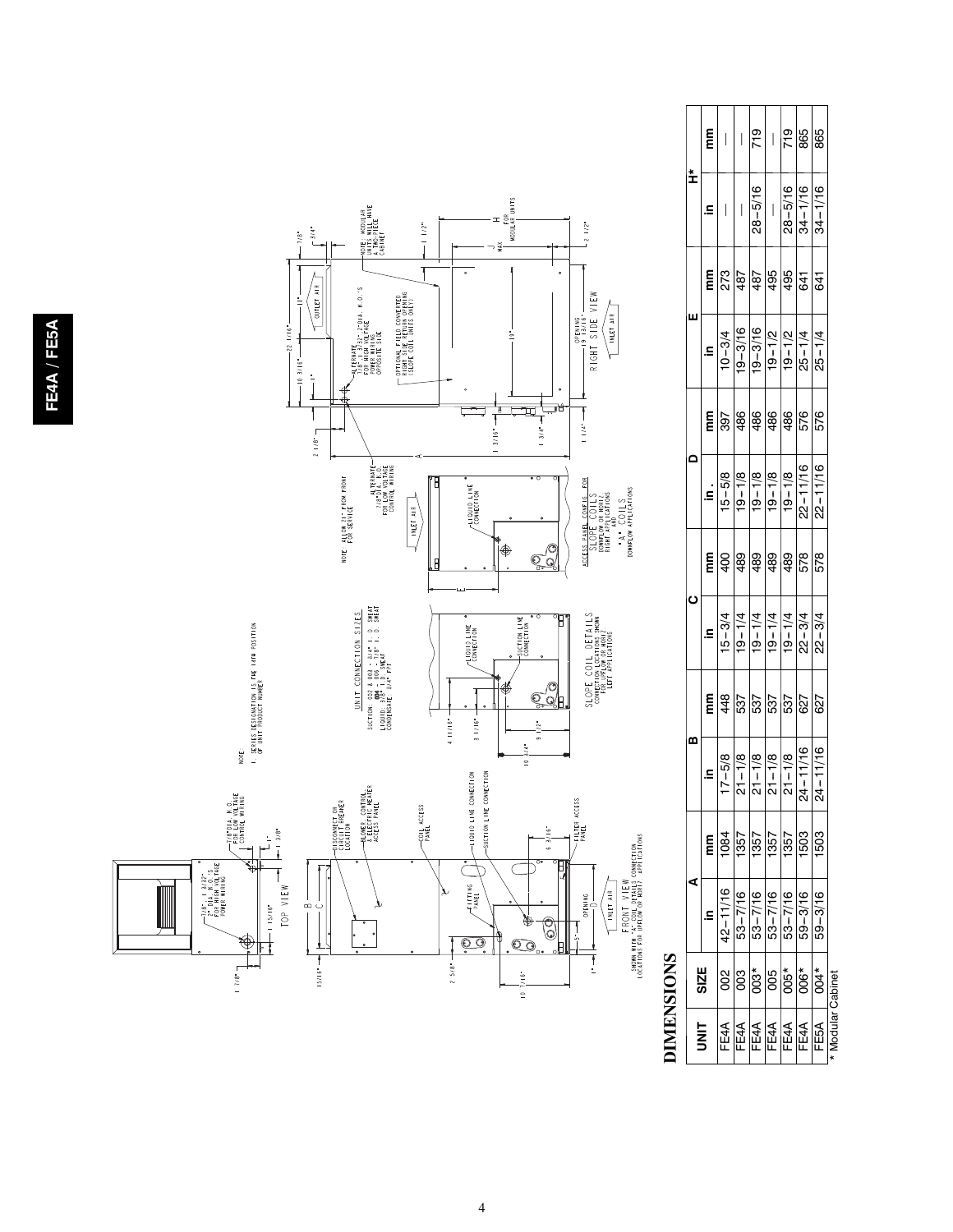

## **DIMENSIONS DIMENSIONS**

|              |                   |            |                                                                                                                               | U                                                                                                                         |                                                                                   | <b>COIL CONFIGURATION</b> |                                       |                                                                                                                                        |
|--------------|-------------------|------------|-------------------------------------------------------------------------------------------------------------------------------|---------------------------------------------------------------------------------------------------------------------------|-----------------------------------------------------------------------------------|---------------------------|---------------------------------------|----------------------------------------------------------------------------------------------------------------------------------------|
| m<br>3       | <b>SIZE</b>       | s          | E                                                                                                                             | $\overline{\mathbf{a}}$                                                                                                   | E                                                                                 | Slope                     | ଞ୍≮<br>ଜୁ                             | <b>SHIPPING WEIGHT<br/> 196 / 61<br/> 196 / 61<br/> 196 / 68<br/> 196 / 68<br/> 172 / 78<br/> 200 / 94<br/> 200 / 94<br/> 200 / 94</b> |
| FE4A         |                   | $18 - 9/1$ |                                                                                                                               |                                                                                                                           |                                                                                   | $\overline{\phantom{a}}$  |                                       |                                                                                                                                        |
| FE4A         | 800               | $26 - 15'$ | $\frac{1}{2}$ $\frac{1}{2}$ $\frac{1}{2}$ $\frac{1}{2}$ $\frac{1}{2}$ $\frac{1}{2}$ $\frac{1}{2}$ $\frac{1}{2}$ $\frac{1}{2}$ | $\begin{array}{r l} 18-1/4 \\ \hline 27-1/2 \\ \hline 27-1/2 \\ \hline 26-15/16 \\ \hline 26-15/16 \\ \hline \end{array}$ | $rac{4}{6}$ $\frac{6}{6}$ $\frac{6}{6}$ $\frac{6}{6}$ $\frac{6}{6}$ $\frac{6}{6}$ | Yes                       | $\bigg $                              |                                                                                                                                        |
| FE4A         | $\overline{0}3^*$ | $26 - 15/$ |                                                                                                                               |                                                                                                                           |                                                                                   | Yes                       | $\begin{array}{c} \hline \end{array}$ |                                                                                                                                        |
| FE4A         | 800               | $27 - 1/4$ |                                                                                                                               |                                                                                                                           |                                                                                   |                           | Yes                                   |                                                                                                                                        |
| FE4A         | $005*$            | $27 - 1/4$ |                                                                                                                               |                                                                                                                           |                                                                                   |                           | Yes                                   |                                                                                                                                        |
| FE4A         | $006*$            | $32 - 15/$ | 837                                                                                                                           | $32 - 5/8$                                                                                                                |                                                                                   |                           | Yes                                   |                                                                                                                                        |
| FE5A         | $004*$            | $32 - 15/$ | 837                                                                                                                           | $32 - 5/8$                                                                                                                | 829                                                                               |                           | yes                                   |                                                                                                                                        |
| ular Cabinet |                   |            |                                                                                                                               |                                                                                                                           |                                                                                   |                           |                                       |                                                                                                                                        |

## FE4A / FE5A **FE4A / FE5A**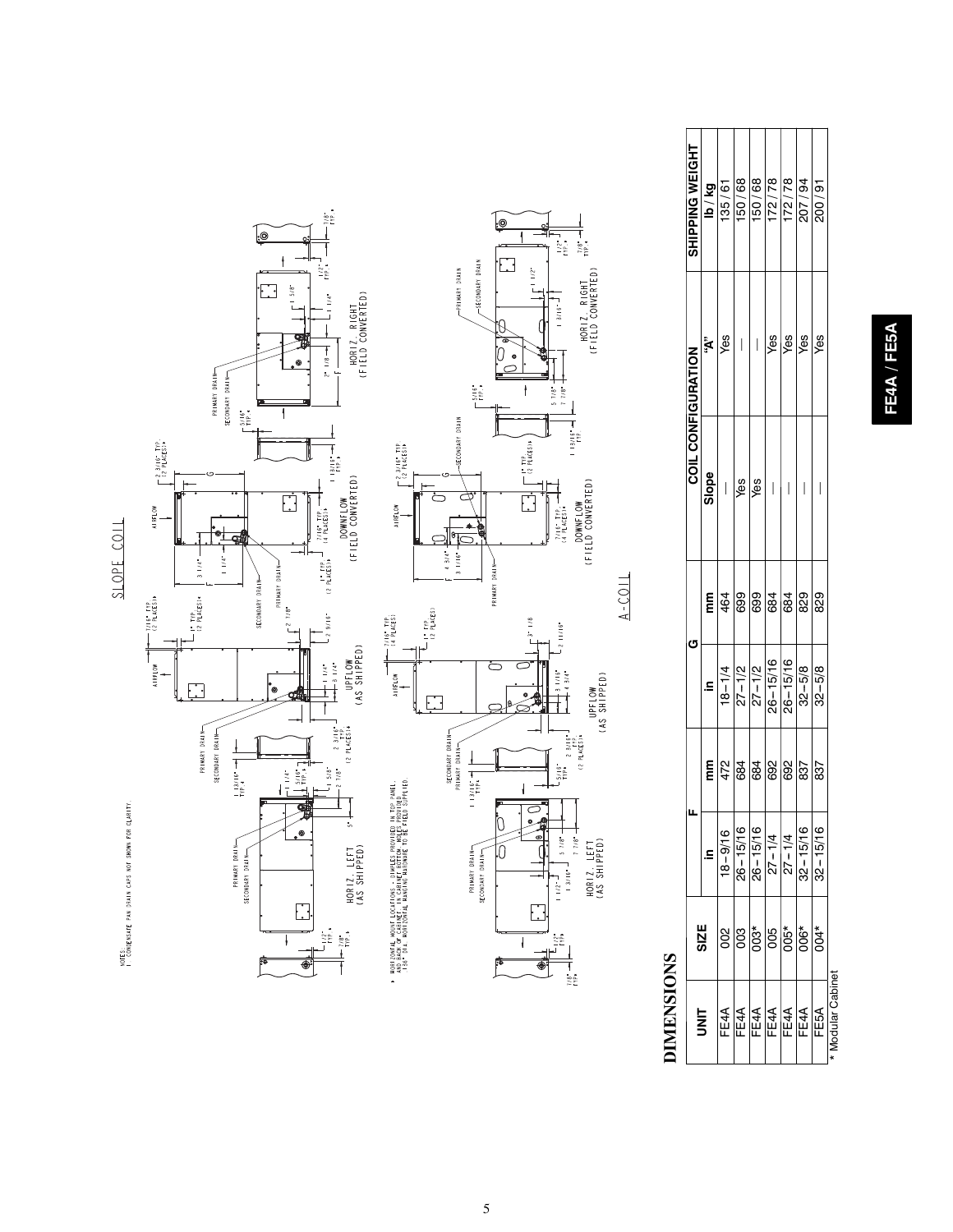## **PHYSICAL DATA**

| <b>ORDERING NO.</b>                                  | <b>FIELD-INSTALLED HEAT</b>     | <b>NOMINAL</b><br><b>COOLING CA-</b> |                                                | <b>DIMENSIONS</b>           |                            | <b>SHIPPING</b><br><b>WEIGHT</b> |
|------------------------------------------------------|---------------------------------|--------------------------------------|------------------------------------------------|-----------------------------|----------------------------|----------------------------------|
|                                                      | (kW)                            | <b>PACITY</b><br>(BTUH)              | Height                                         | Width                       | <b>Depth</b>               | lb / kq                          |
| FE4ANF002000<br>FE4ANF002T00<br>FE4ANF002L00         | 5, 8, 9, 10, 15, 20             | 18,000<br>to<br>36,000               | 42 – 11/16 – in10   17 – 5/8 – in 448<br>84 mm | mm                          | $22 - 1/16 - in$<br>560 mm | 135 lb<br>61 kg                  |
| FE4ANF003000<br>FE4AN(B,F)003T00<br>FE4AN(B,F)003L00 | 5, 8, 9, 10, 15, 18, 20         | 24,000<br>to<br>42,000               | $53 - 7/16 - in$<br>1357 mm                    | $21 - 1/8 - in 537$<br>mm   | $22 - 1/16 - in$<br>560 mm | 150 lb<br>68 kg                  |
| FE4ANF005000<br>FE4AN(B,F)005T00<br>FE4AN(B,F)005L00 | 5, 8, 9, 10, 15, 18, 20, 24, 30 | 30,000<br>to<br>48,000               | $53 - 7/16 - in$<br>1357 mm                    | $21 - 1/8 - in 537$<br>mm   | $22 - 1/16 - in$<br>560 mm | 172 lb<br>78 kg                  |
| FE4ANB006000<br>FE4ANB006T00<br>FE4ANB006L00         | 8, 9, 10, 15, 18, 20, 24, 30    | 36,000<br>to<br>60,000               | $59 - 3/16 - in$<br>1503 mm                    | $24 - 11/16 - in$<br>627 mm | $22 - 1/16 - in$<br>560 mm | 207 lb<br>94 kg                  |
| FE5ANB004T00<br>FE5ANB004L00                         | 5, 8, 9, 10, 15, 18, 20         | 24.000<br>to<br>42,000               | $59 - 3/16 - in$<br>1503 mm                    | $24 - 11/16 - in$<br>627 mm | $22 - 1/16 - in$<br>560 mm | 200 lb<br>91 kg                  |

## **SPECIFICATIONS**

| <b>MODEL</b>                         |                                                                                      |                   | FE4A                                        |                  | FE <sub>5</sub> A |  |  |  |
|--------------------------------------|--------------------------------------------------------------------------------------|-------------------|---------------------------------------------|------------------|-------------------|--|--|--|
| <b>SIZE</b>                          | 002                                                                                  | 003               | 005                                         | 006              | 004               |  |  |  |
| <b>COIL</b>                          |                                                                                      |                   |                                             |                  |                   |  |  |  |
| <b>Refrigerant Metering Device</b>   |                                                                                      |                   | Puron <sup>®</sup> Refrigerant (R-410A) TXV |                  |                   |  |  |  |
| <b>TXV Size</b>                      | 2 Ton                                                                                | 3 Ton             | 4 Ton                                       | 5 Ton            | 3 Ton             |  |  |  |
| Configuration                        | A                                                                                    | Slope             | A                                           | A                | A                 |  |  |  |
| Rows-Fins/In.                        |                                                                                      |                   | 3/14.5                                      |                  |                   |  |  |  |
| Face Area (Sq Ft)                    | 3.46                                                                                 | 3.46              | 5.93                                        | 7.42             | 7.42              |  |  |  |
| <b>MATCHES OUTDOOR UNIT SIZES</b>    |                                                                                      |                   |                                             |                  |                   |  |  |  |
| <b>Nominal Cooling Tons</b>          | 2.5, 3, 3.5, 4<br>2, 2.5, 3, 3.5<br>3, 3.5, 4, 5<br>2, 2.5, 3, 3.5<br>1.5, 2, 2.5, 3 |                   |                                             |                  |                   |  |  |  |
| <b>FAN</b>                           |                                                                                      |                   |                                             |                  |                   |  |  |  |
| Air Discharge                        |                                                                                      |                   | Upflow, Downflow, Horizontal                |                  | Upflow, Downflow  |  |  |  |
| CFM/Ton (Nominal Clg/Htg)            |                                                                                      |                   | $350+$                                      |                  |                   |  |  |  |
| Motor HP (ECM)                       | 1/2                                                                                  | 1/2               | 1/2                                         | 3/4              | 3/4               |  |  |  |
| Filter                               | $16 - 3/8 - in$                                                                      | $19 - 7/8 - in$   | $19 - 7/8 - in$                             | $23 - 5/16 - in$ | $23 - 5/16 - in$  |  |  |  |
| $21 - 1/2 - in (546$ mm) x           | (417 mm)                                                                             | (505 mm)          | (505 mm)                                    | (592 mm)         | (592 mm)          |  |  |  |
| <b>CABINET CONFIGURATION OPTIONS</b> |                                                                                      |                   |                                             |                  |                   |  |  |  |
|                                      | $1$ -piece                                                                           | 1-piece / Modular | 1-piece / Modular                           | Modular          | Modular           |  |  |  |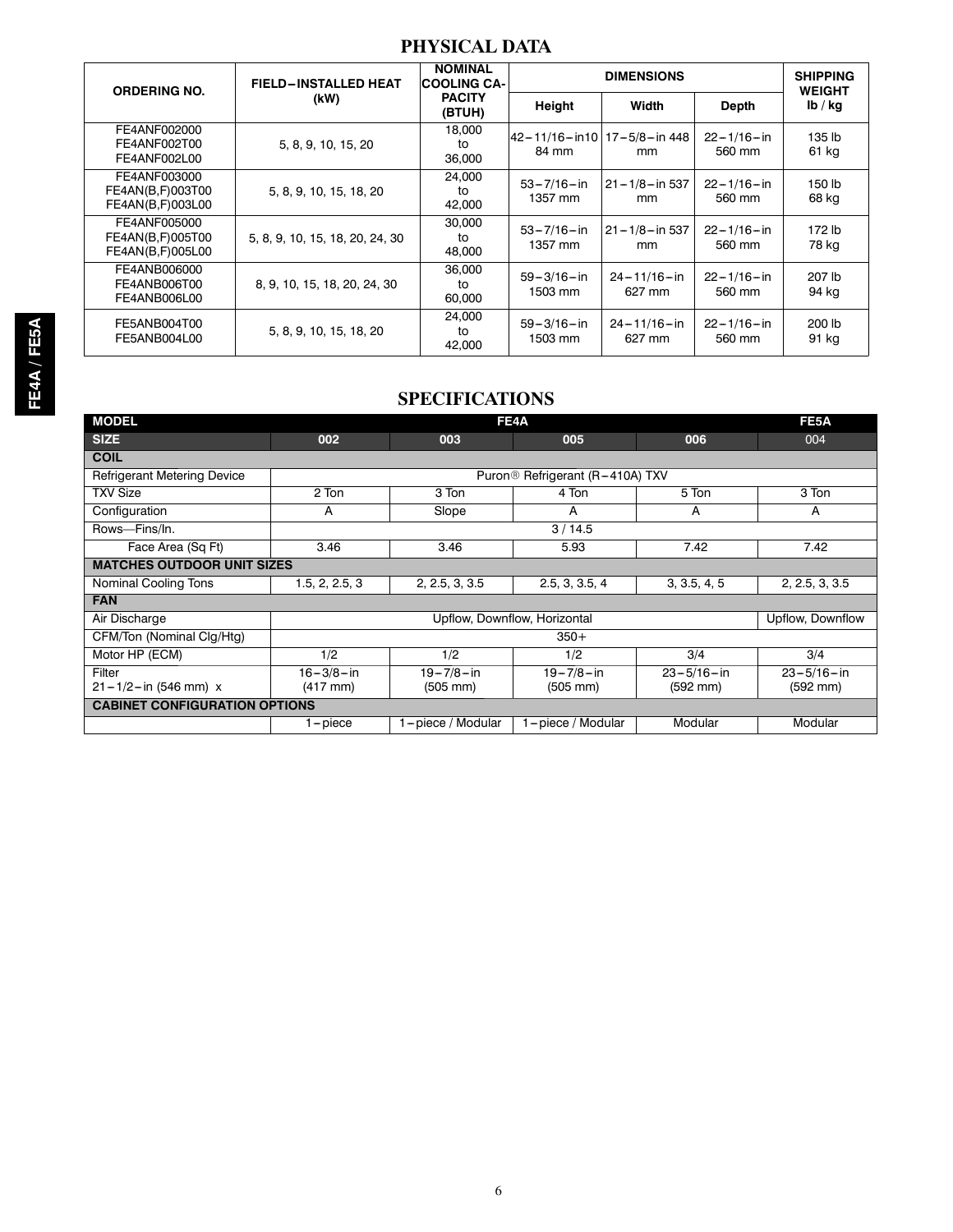## **PERFORMANCE DATA**

## **AIRFLOW DELIVERY — COOLING, HEATING, ELECTRIC HEATING MODES**

The FE4 and FE5A fan coils will provide airflow at a rate that is requested by the Integrated System User Interface during air conditioning or heat pump heating (without electric heat) modes. The nominal airflow for both heating and cooling modes is 350 cfm/ton nominal size of the outdoor unit installed. The airflow actually requested by the User Interface is modified by its internal algorithms for zoning, comfort or efficiency concerns. Refer to the

documentation for the User Interface for more information on how the User Interface controls the fan coil. Safe operation of electric heaters requires airflow delivery at or above the minimum CFM for electric heater application listed in the chart below. The fan coil will adjust its airflow delivery to maintain safe airflow as operating mode and staging conditions require.

## **FE4A/FE5A FAN COIL AIRFLOW DELIVERY CHART (CFM) — ELECTRIC HEATING MODELS**

| <b>MODEL FE4A</b> | OUTDOOR UNIT CAPACITY BTUH |      |      | <b>ELECTRIC HEATER KW RANGE</b> |      |      |                          |                          |
|-------------------|----------------------------|------|------|---------------------------------|------|------|--------------------------|--------------------------|
|                   |                            | 5    | 9    | 10                              | 15   | 20   | 24                       | 30                       |
|                   | <b>EMERGENCY</b>           | 625  | 625  | 675                             | 775  | 950  | $\equiv$                 | $\overline{\phantom{m}}$ |
|                   | 18,000                     | 625  | 625  | 675                             |      |      |                          |                          |
| 002               | 24.000                     | 650  | 725  | 775                             | 900  |      |                          |                          |
|                   | 30,000                     | 800  | 875  | 875                             | 925  | 1125 |                          |                          |
|                   | 36,000                     | 975  | 975  | 975                             | 1025 | 1125 | $\overline{\phantom{0}}$ |                          |
|                   | <b>EMERGENCY</b>           | 675  | 700  | 775                             | 850  | 1050 |                          | $\overline{\phantom{0}}$ |
|                   | 24,000                     | 675  | 875  | 875                             | 1100 | 1150 |                          |                          |
| 003               | 30,000                     | 800  | 875  | 875                             | 1100 | 1150 |                          |                          |
|                   | 36,000                     | 975  | 975  | 1025                            | 1150 | 1250 |                          |                          |
|                   | 42,000                     | 1125 | 1125 | 1125                            | 1150 | 1350 | $\overline{\phantom{0}}$ |                          |
|                   | <b>EMERGENCY</b>           | 675  | 700  | 775                             | 850  | 1050 | 1400                     | 1425                     |
|                   | 30,000                     | 800  | 875  | 875                             | 1100 | 1150 |                          |                          |
| 005               | 36,000                     | 975  | 975  | 1025                            | 1150 | 1250 |                          |                          |
|                   | 42,000                     | 1125 | 1125 | 1125                            | 1150 | 1250 |                          |                          |
|                   | 48,000                     | 1305 | 1305 | 1305                            | 1305 | 1350 | 1500                     | 1600                     |
|                   | <b>EMERGENCY</b>           | 1050 | 1050 | 1050                            | 1050 | 1125 | 1750                     | 1750                     |
|                   | 36,000                     | 1050 | 1050 | 1100                            | 1350 | 1350 |                          |                          |
| 006               | 42.000                     | 1125 | 1125 | 1150                            | 1350 | 1350 |                          |                          |
|                   | 48.000                     | 1300 | 1300 | 1300                            | 1350 | 1500 | 1750                     | 1750                     |
|                   | 60,000                     | 1625 | 1625 | 1625                            | 1625 | 1750 | 1750                     | 1750                     |
| <b>MODEL FE5A</b> | OUTDOOR UNIT CAPACITY BTUH |      |      | ELECTRIC HEATER KW RANGE        |      |      |                          |                          |
|                   |                            | 5    | 9    | 10                              | 15   | 20   | 24                       | 30                       |
|                   | <b>EMERGENCY</b>           | 675  | 775  | 775                             | 900  | 1125 | $\overline{\phantom{0}}$ | $\overline{\phantom{0}}$ |
|                   | 24.000                     | 975  | 975  | 975                             |      |      |                          |                          |
| 004               | 30,000                     | 1050 | 1050 | 1100                            | 1125 |      |                          |                          |
|                   | 36,000                     | 1050 | 1050 | 1100                            | 1350 | 1350 | —                        |                          |
|                   | 42,000                     | 1125 | 1125 | 1150                            | 1350 | 1350 |                          |                          |

Note 1: Emergency -- Air conditioner with electric heater application, or emergency heat.

Note 2: These airflows are minimum airflows as UL listed.

Note 3: Dashed entry indicates that the heater/fan coil/outdoor unit combination is not approved. Do not apply.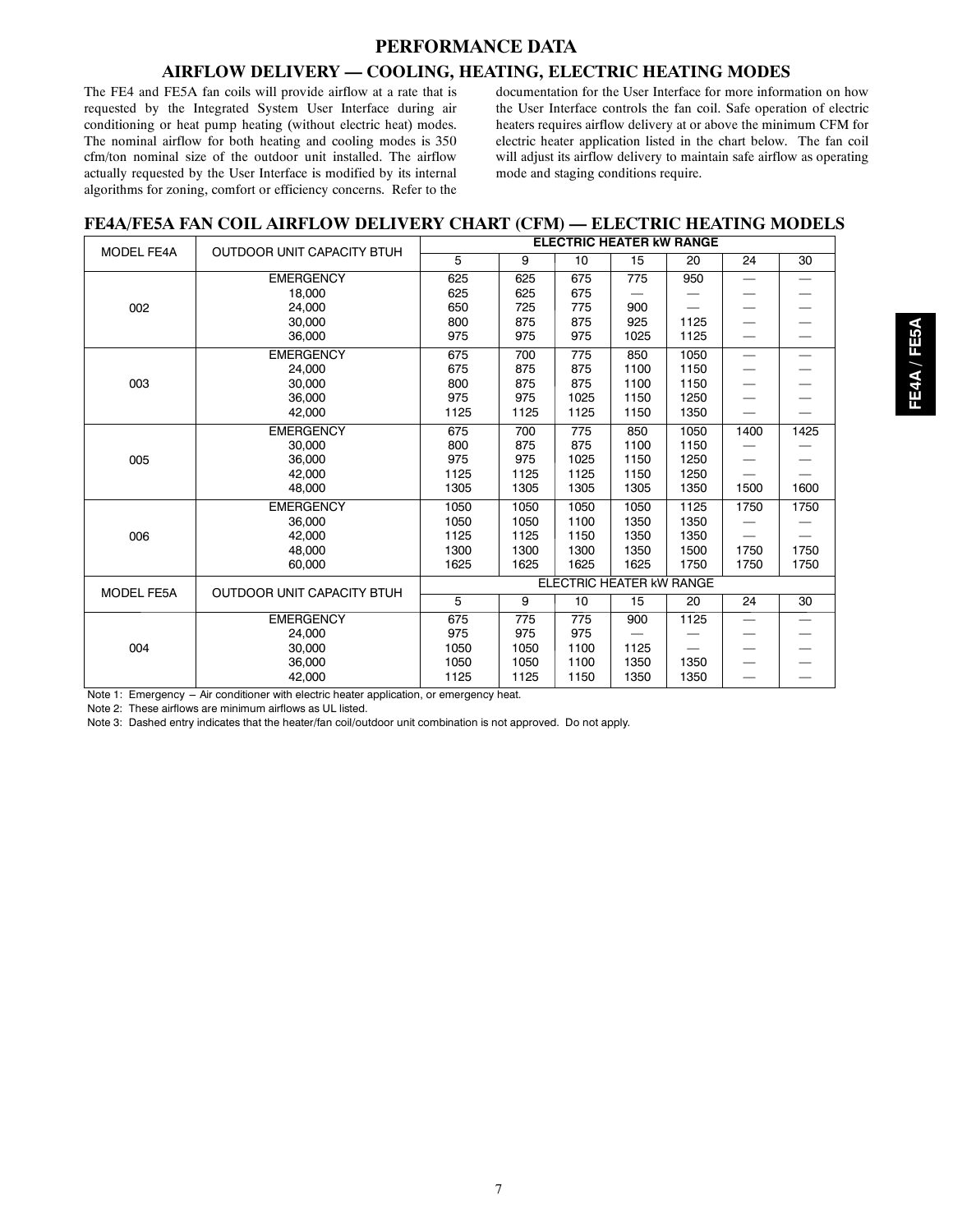

A07273

For satisfactory operation (specifically making dry secondary trap), subject fan coils must be installed with duct systems which fall within the "Acceptable Range" illustrated above.

## **MINIMUM RPM TABLE**

| <b>MODEL</b>  | <b>SYSTEM SIZES</b> | <b>CFM</b><br><b>RANGE</b> | MIN<br><b>RPM</b> |
|---------------|---------------------|----------------------------|-------------------|
| FE4ANF002     | 018, 024, 030, 036  | $150 - 1200$               | 300               |
| FE4AN(B,F)003 | 024.030.036.042     | $200 - 1400$               | 285               |
| FE4AN(B,F)005 | 030, 036, 042, 048  | $250 - 1600$               | 275               |
| FE4ANB006     | 036, 042, 048, 060  | $500 - 2000$               | 275               |
| FE5ANB004     | 024, 030, 036, 042  | $500 - 1400$               | 275               |

## **MAXIMUM STATIC TABLE**

| 525 CFM<br>$1.00$ in wc<br>700 CFM<br>1.00 in wc<br>875 CFM<br>1.00 in wc<br>FE4ANF002<br>1050 CFM<br>$0.80$ in wc<br>1200 CFM<br>0.60 in wc<br>700 CFM<br>1.00 in wc<br>875 CFM<br>1.00 in wc<br>1050 CFM<br>$1.00$ in wc<br>FE4AN(B,F)003<br>1225 CFM<br>1.00 in wc<br>1400 CFM<br>0.80 in wc<br>875 CFM<br>1.00 in wc<br>1050 CFM<br>1.00 in wc<br>1.00 in wc<br>1225 CFM<br>FE4AN(B,F)005<br>1400 CFM<br>1.00 in wc<br>1600 CFM<br>$0.50$ in wc<br>1050 CFM<br>1.00 in wc<br>1225 CFM<br>1.00 in wc<br>1400 CFM<br>1.00 in wc<br>FE4ANB006<br>1750 CFM<br>$1.00$ in wc | <b>MODEL</b> | <b>AIRFLOW</b><br><b>DELIVERY</b> | <b>AVAILABLE STATIC</b><br><b>PRESSURE</b> |
|----------------------------------------------------------------------------------------------------------------------------------------------------------------------------------------------------------------------------------------------------------------------------------------------------------------------------------------------------------------------------------------------------------------------------------------------------------------------------------------------------------------------------------------------------------------------------|--------------|-----------------------------------|--------------------------------------------|
|                                                                                                                                                                                                                                                                                                                                                                                                                                                                                                                                                                            |              |                                   |                                            |
|                                                                                                                                                                                                                                                                                                                                                                                                                                                                                                                                                                            |              |                                   |                                            |
|                                                                                                                                                                                                                                                                                                                                                                                                                                                                                                                                                                            |              |                                   |                                            |
|                                                                                                                                                                                                                                                                                                                                                                                                                                                                                                                                                                            |              |                                   |                                            |
|                                                                                                                                                                                                                                                                                                                                                                                                                                                                                                                                                                            |              |                                   |                                            |
|                                                                                                                                                                                                                                                                                                                                                                                                                                                                                                                                                                            |              |                                   |                                            |
|                                                                                                                                                                                                                                                                                                                                                                                                                                                                                                                                                                            |              |                                   |                                            |
|                                                                                                                                                                                                                                                                                                                                                                                                                                                                                                                                                                            |              |                                   |                                            |
|                                                                                                                                                                                                                                                                                                                                                                                                                                                                                                                                                                            |              |                                   |                                            |
|                                                                                                                                                                                                                                                                                                                                                                                                                                                                                                                                                                            |              |                                   |                                            |
|                                                                                                                                                                                                                                                                                                                                                                                                                                                                                                                                                                            |              |                                   |                                            |
|                                                                                                                                                                                                                                                                                                                                                                                                                                                                                                                                                                            |              |                                   |                                            |
|                                                                                                                                                                                                                                                                                                                                                                                                                                                                                                                                                                            |              |                                   |                                            |
|                                                                                                                                                                                                                                                                                                                                                                                                                                                                                                                                                                            |              |                                   |                                            |
|                                                                                                                                                                                                                                                                                                                                                                                                                                                                                                                                                                            |              |                                   |                                            |
|                                                                                                                                                                                                                                                                                                                                                                                                                                                                                                                                                                            |              |                                   |                                            |
|                                                                                                                                                                                                                                                                                                                                                                                                                                                                                                                                                                            |              |                                   |                                            |
|                                                                                                                                                                                                                                                                                                                                                                                                                                                                                                                                                                            |              |                                   |                                            |
|                                                                                                                                                                                                                                                                                                                                                                                                                                                                                                                                                                            |              |                                   |                                            |
| $0.60$ in wc                                                                                                                                                                                                                                                                                                                                                                                                                                                                                                                                                               |              | 2000 CFM                          |                                            |
| 700 CFM<br>$1.00$ in wc                                                                                                                                                                                                                                                                                                                                                                                                                                                                                                                                                    |              |                                   |                                            |
| 875 CFM<br>1.00 in wc                                                                                                                                                                                                                                                                                                                                                                                                                                                                                                                                                      |              |                                   |                                            |
| 1050 CFM<br>$1.00$ in wc<br>FE5ANB004                                                                                                                                                                                                                                                                                                                                                                                                                                                                                                                                      |              |                                   |                                            |
| 1225 CFM<br>1.00 in wc                                                                                                                                                                                                                                                                                                                                                                                                                                                                                                                                                     |              |                                   |                                            |
| 1400 CFM<br>$1.00$ in wc                                                                                                                                                                                                                                                                                                                                                                                                                                                                                                                                                   |              |                                   |                                            |

**FE4A / FE5A**

FE4A / FE5A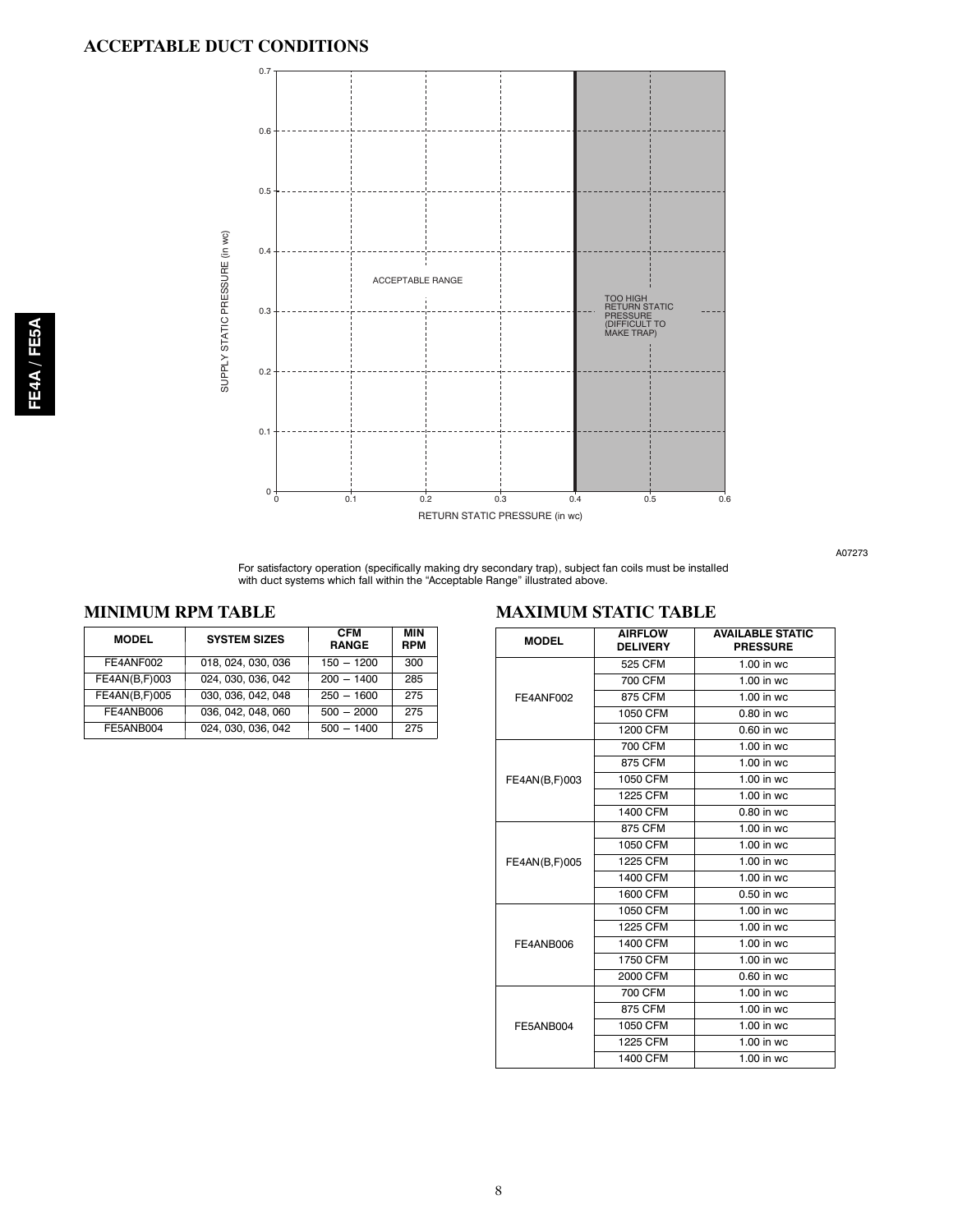## **GROSS COOLING CAPACITIES (MBTUH)**

|            | <b>INDOOR COIL</b> |                |                |              |                |                |              | SATURATED TEMPERATURE LEAVING EVAPORATOR (°F / °C) |                |              |                |                |              |                |                |              |
|------------|--------------------|----------------|----------------|--------------|----------------|----------------|--------------|----------------------------------------------------|----------------|--------------|----------------|----------------|--------------|----------------|----------------|--------------|
|            | AIR                |                | 35/2           |              |                | 40/4           |              |                                                    | 45/7           |              |                | 50/10          |              |                | 55/13          |              |
| <b>CFM</b> | <b>EWB</b>         | TC             | SHC            | <b>BF</b>    | TC             | <b>SHC</b>     | BF           | $\overline{\mathsf{r}}$                            | SHC            | BF           | TC             | SHC            | BF           | TC             | SHC            | BF           |
|            |                    |                |                |              |                |                |              |                                                    |                |              |                |                |              |                |                |              |
|            | 72/22              | 40.19<br>32.99 | 19.65          | 0.00<br>0.01 | 36.23          | 17.59<br>17.79 | 0.00         | 31.86                                              | 15.48          | 0.00<br>0.01 | 27.00<br>19.64 | 13.31          | 0.00<br>0.01 | 21.65          | 11.11          | 0.00         |
| 500        | 67/19<br>62/17     | 26.44          | 19.92<br>20.11 | 0.01         | 28.96<br>22.36 | 17.93          | 0.01<br>0.01 | 24.52<br>17.93                                     | 15.62<br>15.73 | 0.01         | 13.56          | 13.40<br>13.56 | 0.03         | 14.28<br>11.28 | 11.17<br>11.28 | 0.01<br>0.19 |
|            | 72/22              | 49.76          | 24.23          | 0.00         | 44.85          | 21.76          | 0.00         | 39.40                                              | 19.20          | 0.00         | 33.36          | 16.55          | 0.01         | 26.66          | 13.83          | 0.01         |
| 650        |                    | 40.90          |                |              |                | 22.22          |              |                                                    |                | 0.02         |                |                |              |                |                | 0.02         |
|            | 67/19              | 32.84          | 24.80          | 0.01         | 35.90          |                | 0.01         | 30.37                                              | 19.55          | 0.02         | 24.27          | 16.82          | 0.02         | 17.58          | 14.06          |              |
|            | 62/17<br>72/22     | 61.99          | 25.24<br>30.08 | 0.02<br>0.00 | 27.75<br>55.87 | 22.56<br>27.15 | 0.02<br>0.00 | 22.25<br>49.04                                     | 19.85<br>24.04 | 0.01         | 17.13<br>41.48 | 17.13<br>20.80 | 0.06<br>0.02 | 14.25<br>33.10 | 14.25          | 0.21<br>0.02 |
| 875        | 67/19              | 51.08          | 31.23          | 0.03         | 44.83          | 28.09          | 0.03         | 37.91                                              | 24.84          | 0.03         | 30.23          | 21.47          | 0.03         | 21.83          | 17.46<br>18.03 | 0.03         |
|            | 62/17              | 41.11          | 32.14          | 0.03         | 34.76          | 28.88          | 0.03         | 27.91                                              | 25.53          | 0.04         | 22.04          | 22.04          | 0.10         | 18.33          | 18.33          | 0.25         |
|            | 72/22              | 67.83          | 32.91          | 0.00         | 61.10          | 29.76          | 0.00         | 53.66                                              | 26.40          | 0.02         | 45.36          | 22.89          | 0.03         | 36.17          | 19.27          | 0.03         |
| 1000       | 67/19              | 55.96          | 34.39          | 0.04         | 49.12          | 31.01          | 0.04         | 41.53                                              | 27.48          | 0.04         | 33.11          | 23.83          | 0.04         | 23.88          | 20.06          | 0.04         |
|            | 62/17              | 45.09          | 35.62          | 0.04         | 38.13          | 32.08          | 0.04         | 30.69                                              | 28.43          | 0.05         | 24.54          | 24.54          | 0.12         | 20.40          | 20.40          | 0.27         |
|            | 72/22              | 77.77          | 37.84          | 0.00         | 70.13          | 34.30          | 0.03         | 61.59                                              | 30.55          | 0.05         | 52.04          | 26.60          | 0.05         | 41.42          | 22.50          | 0.05         |
| 1250       | 67/19              | 64.36          | 40.02          | 0.06         | 56.52          | 36.24          | 0.06         | 47.77                                              | 32.27          | 0.06         | 38.04          | 28.12          | 0.06         | 27.46          | 23.81          | 0.07         |
|            | 62/17              | 51.98          | 41.92          | 0.06         | 44.00          | 37.93          | 0.06         | 35.61                                              | 33.77          | 0.08         | 29.12          | 29.12          | 0.16         | 24.20          | 24.20          | 0.30         |
|            |                    |                |                |              |                |                |              |                                                    |                |              |                |                |              |                |                |              |
|            | 72/22              | 43.01          | 20.98          | 0.00         | 38.69          | 18.78          | 0.00         | 33.92                                              | 16.51          | 0.00         | 28.64          | 14.18          | 0.00         | 22.85          | 11.81          | 0.01         |
| 600        | 67/19              | 35.27          | 21.34          | 0.01         | 30.88          | 19.04          | 0.01         | 26.07                                              | 16.71          | 0.01         | 20.79          | 14.34          | 0.01         | 15.03          | 11.95          | 0.01         |
|            | 62/17              | 28.24          | 21.59          | 0.01         | 23.81          | 19.25          | 0.01         | 19.05                                              | 16.90          | 0.02         | 14.56          | 14.56          | 0.05         | 12.11          | 12.11          | 0.21         |
|            | 72/22              | 53.83          | 26.15          | 0.00         | 48.40          | 23.49          | 0.00         | 42.36                                              | 20.71          | 0.00         | 35.72          | 17.83          | 0.02         | 28.38          | 14.89          | 0.02         |
| 800        | 67/19              | 44.23          | 26.92          | 0.02         | 38.71          | 24.10          | 0.02         | 32.61                                              | 21.20          | 0.03         | 25.91          | 18.24          | 0.03         | 18.65          | 15.26          | 0.03         |
|            | 62/17              | 35.47          | 27.49          | 0.03         | 29.87          | 24.58          | 0.03         | 23.89                                              | 21.65          | 0.03         | 18.67          | 18.67          | 0.09         | 15.51          | 15.51          | 0.24         |
|            | 72/22              | 63.07          | 30.60          | 0.00         | 56.66          | 27.57          | 0.00         | 49.58                                              | 24.36          | 0.02         | 41.76          | 21.04          | 0.03         | 33.10          | 17.62          | 0.03         |
| 1000       | 67/19              | 51.91          | 31.82          | 0.04         | 45.41          | 28.58          | 0.04         | 38.24                                              | 25.24          | 0.04         | 30.31          | 21.78          | 0.04         | 21.76          | 18.29          | 0.05         |
|            | 62/17              | 41.71          | 32.80          | 0.04         | 35.12          | 29.43          | 0.04         | 28.13                                              | 26.00          | 0.05         | 22.41          | 22.41          | 0.12         | 18.60          | 18.60          | 0.27         |
|            | 72/22              | 71.01          | 34.48          | 0.00         | 63.77          | 31.12          | 0.02         | 55.79                                              | 27.57          | 0.04         | 46.95          | 23.88          | 0.05         | 37.18          | 20.08          | 0.05         |
| 1200       | 67/19              | 58.54          | 36.17          | 0.05         | 51.21          | 32.59          | 0.05         | 43.10                                              | 28.87          | 0.06         | 34.13          | 25.02          | 0.06         | 24.47          | 21.08          | 0.06         |
|            | 62/17              | 47.12          | 37.60          | 0.06         | 39.70          | 33.86          | 0.06         | 31.89                                              | 30.00          | 0.07         | 25.83          | 25.83          | 0.15         | 21.43          | 21.43          | 0.29         |
|            | 72/22              | 77.95          | 37.95          | 0.01         | 70.07          | 34.31          | 0.04         | 61.29                                              | 30.47          | 0.06         | 51.54          | 26.47          | 0.06         | 40.78          | 22.33          | 0.07         |
| 1400       | 67/19              | 64.44          | 40.15          | 0.07         | 56.37          | 36.28          | 0.07         | 47.43                                              | 32.24          | 0.07         | 37.54          | 28.04          | 0.07         | 26.89          | 23.69          | 0.08         |
|            | 62/17              | 51.95          | 42.08          | 0.07         | 43.78          | 37.99          | 0.08         | 35.30                                              | 33.73          | 0.09         | 28.95          | 28.95          | 0.19         | 24.01          | 24.01          | 0.32         |
|            |                    |                |                |              |                |                |              |                                                    |                |              |                |                |              |                |                |              |
|            | 72/22              | 40.42          | 19.84          | 0.00         | 36.59          | 17.80          | 0.00         | 32.35                                              | 15.70          | 0.00         | 27.64          | 13.54          | 0.00         | 22.39          | 11.33          | 0.00         |
| 600        | 67/19              | 33.22          | 20.00          | 0.00         | 29.31          | 17.90          | 0.00         | 24.99                                              | 15.74          | 0.00         | 20.19          | 13.53          | 0.00         | 14.87          | 11.27          | 0.00         |
|            | 62/17              | 26.67          | 20.11          | 0.00         | 22.69          | 17.95          | 0.00         | 18.31                                              | 15.75          | 0.00         | 13.60          | 13.54          | 0.00         | 11.29          | 11.29          | 0.17         |
|            | 72/22              | 52.07          | 25.46          | 0.00         | 47.19          | 22.92          | 0.00         | 41.75                                              | 20.28          | 0.00         | 35.66          | 17.53          | 0.00         | 28.84          | 14.70          | 0.00         |
| 800        | 67/19              | 42.88          | 25.89          | 0.00         | 37.88          | 23.24          | 0.00         | 32.31                                              | 20.49          | 0.00         | 26.10          | 17.66          | 0.00         | 19.18          | 14.75          | 0.00         |
|            | 62/17              | 34.51          | 26.21          | 0.00         | 29.39          | 23.46          | 0.00         | 23.73                                              | 20.64          | 0.00         | 17.81          | 17.81          | 0.01         | 14.85          | 14.85          | 0.18         |
|            | 72/22              | 62.54          | 30.48          | 0.00         | 56.75          | 27.53          | 0.00         | 50.25                                              | 24.45          | 0.00         | 42.94          | 21.21          | 0.00         | 34.73          | 17.84          | 0.00         |
| 1000       | 67/19              | 51.63          | 31.28          | 0.00         | 45.66          | 28.17          | 0.01         | 38.98                                              | 24.93          | 0.01         | 31.49          | 21.55          | 0.01         | 23.12          | 18.06          | 0.01         |
|            | 62/17              | 41.65          | 31.91          | 0.01         | 35.51          | 28.66          | 0.01         | 28.71                                              | 25.30          | 0.01         | 21.89          | 21.89          | 0.03         | 18.26          | 18.26          | 0.19         |
|            | 72/22              | 71.89          | 34.94          | 0.00         | 65.33          | 31.70          | 0.00         | 57.89                                              | 28.24          | 0.00         | 49.50          | 24.59          | 0.00         | 40.06          | 20.76          | 0.00         |
| 1200       | 67/19              | 59.49          | 36.20          | 0.01         | 52.68          | 32.73          | 0.01         | 45.02                                              | 29.06          | 0.01         | 36.39          | 25.22          | 0.01         | 26.71          | 21.21          | 0.01         |
|            | 62/17              | 48.10          | 37.22          | 0.01         | 41.07          | 33.55          | 0.01         | 33.27                                              | 29.72          | 0.01         | 25.77          | 25.77          | 0.05         | 21.51          | 21.51          | 0.20         |
|            | 72/22              | 80.24          | 38.94          | 0.00         | 73.00          | 35.45          | 0.00         | 64.73                                              | 31.69          | 0.00         | 55.41          | 27.69          | 0.01         | 44.86          | 23.46          | 0.01         |
| 1400       | 67/19              | 66.53          | 40.71          | 0.01         | 58.99          | 36.93          | 0.01         | 50.47                                              | 32.91          | 0.02         | 40.84          | 28.66          | 0.02         | 29.98          | 24.20          | 0.02         |
|            | 62/17              | 53.91          | 42.17          | 0.02         | 46.10          | 38.14          | 0.02         | 37.43                                              | 33.92          | 0.02         | 29.46          | 29.46          | 0.07         | 24.60          | 24.60          | 0.22         |
|            | 72/22              | 57.24          | 28.01          | 0.00         | 51.64          | 25.08          | 0.00         | 45.46                                              | 22.08          | 0.00         | 38.59          | 19.00          | 0.00         | 30.99          | 15.85          | 0.00         |
| 750        | 67/19              | 46.98          | 28.35          | 0.00         | 41.29          | 25.33          | 0.00         | 35.01                                              | 22.24          | 0.00         | 28.09          | 19.09          | 0.00         | 20.47          | 15.90          | 0.01         |
|            | 62/17              | 37.67          | 28.59          | 0.01         | 31.89          | 25.50          | 0.01         | 25.61                                              | 22.37          | 0.01         | 19.28          | 19.28          | 0.02         | 16.05          | 16.05          | 0.19         |
|            | 72/22              | 69.68          | 33.97          | 0.00         | 62.89          | 30.52          | 0.00         | 55.32                                              | 26.92          | 0.00         | 46.89          | 23.21          | 0.00         | 37.57          | 19.40          | 0.00         |
| 950        | 67/19              | 57.29          | 34.68          | 0.01         | 50.33          | 31.06          | 0.01         | 42.64                                              | 27.33          | 0.01         | 34.14          | 23.51          | 0.01         | 24.80          | 19.63          | 0.01         |
|            | 62/17              | 45.99          | 35.21          | 0.01         | 38.92          | 31.47          | 0.01         | 31.24                                              | 27.68          | 0.01         | 23.90          | 23.90          | 0.04         | 19.89          | 19.89          | 0.20         |
|            | 72/22              | 80.80          | 39.28          | 0.00         | 72.96          | 35.40          | 0.00         | 64.17                                              | 31.32          | 0.00         | 54.37          | 27.06          | 0.01         | 43.48          | 22.66          | 0.01         |
| 1150       | 67/19              | 66.56          | 40.46          | 0.02         | 58.50          | 36.34          | 0.02         | 49.54                                              | 32.05          | 0.02         | 39.60          | 27.64          | 0.02         | 28.70          | 23.15          | 0.02         |
|            | 62/17              | 53.51          | 41.36          | 0.02         | 45.29          | 37.07          | 0.02         | 36.38                                              | 32.70          | 0.02         | 28.26          | 28.26          | 0.07         | 23.51          | 23.51          | 0.22         |
|            | 72/22              | 97.47          | 47.29          | 0.00         | 88.05          | 42.83          | 0.00         | 77.49                                              | 38.05          | 0.01         | 65.68          | 33.04          | 0.02         | 52.41          | 27.78          | 0.02         |
| 1500       | 67/19              | 80.52          | 49.40          | 0.03         | 70.85          | 44.58          | 0.03         | 60.01                                              | 39.53          | 0.03         | 47.89          | 34.25          | 0.03         | 34.64          | 28.83          | 0.04         |
|            | 62/17              | 64.96          | 51.12          | 0.03         | 55.02          | 46.04          | 0.03         | 44.30                                              | 40.80          | 0.04         | 35.27          | 35.27          | 0.10         | 29.34          | 29.34          | 0.25         |
|            | 72/22              | 105.61         | 51.26          | 0.00         | 95.43          | 46.52          | 0.01         | 84.03                                              | 41.43          | 0.03         | 71.21          | 36.06          | 0.03         | 56.82          | 30.42          | 0.03         |
| 1700       | 67/19              | 87.38          | 53.92          | 0.04         | 76.93          | 48.80          | 0.04         | 65.20                                              | 43.40          | 0.04         | 52.01          | 37.70          | 0.04         | 37.60          | 31.83          | 0.05         |
|            | 62/17              | 70.60          | 56.17          | 0.04         | 59.87          | 50.74          | 0.04         | 48.32                                              | 45.08          | 0.05         | 38.96          | 38.96          | 0.13         | 32.40          | 32.40          | 0.27         |
|            |                    |                |                |              |                |                |              |                                                    |                |              |                |                |              |                |                |              |
|            | 72/22              | 76.01          | 37.07          | 0.00         | 68.82          | 33.39          | 0.00         | 60.76                                              | 29.56          | 0.00         | 51.72          | 25.55          | 0.00         | 41.64          | 21.42          | 0.00         |
| 1050       | 67/19              | 62.63          | 37.91          | 0.01         | 55.22          | 34.04          | 0.01         | 46.97                                              | 30.03          | 0.01         | 37.78          | 25.89          | 0.01         | 27.60          | 21.64          | 0.01         |
|            | 62/17              | 50.40          | 38.54          | 0.01         | 42.81          | 34.53          | 0.01         | 34.49                                              | 30.41          | 0.01         | 26.28          | 26.28          | 0.03         | 21.90          | 21.90          | 0.19         |
|            | 72/22              | 89.66          | 43.58          | 0.00         | 81.26          | 39.43          | 0.00         | 71.77                                              | 35.02          | 0.00         | 61.13          | 30.39          | 0.00         | 49.17          | 25.55          | 0.01         |
| 1300       | 67/19              | 74.04          | 45.04          | 0.01         | 65.36          | 40.60          | 0.01         | 55.62                                              | 35.94          | 0.01         | 44.72          | 31.09          | 0.01         | 32.62          | 26.09          | 0.01         |
|            | 62/17              | 59.73          | 46.18          | 0.01         | 50.78          | 41.52          | 0.02         | 40.97                                              | 36.70          | 0.02         | 31.77          | 31.77          | 0.06         | 26.48          | 26.48          | 0.21         |
|            | 72/22              | 110.09         | 53.41          | 0.00         | 99.92          | 48.64          | 0.00         | 88.41                                              | 43.46          | 0.01         | 75.38          | 37.95          | 0.02         | 60.66          | 32.13          | 0.02         |
| 1750       | 67/19              | 91.28          | 56.16          | 0.02         | 80.74          | 50.96          | 0.03         | 68.83                                              | 45.42          | 0.03         | 55.35          | 39.55          | 0.03         | 40.35          | 33.42          | 0.03         |
|            | 62/17              | 73.94          | 58.45          | 0.03         | 63.04          | 52.91          | 0.03         | 51.08                                              | 47.08          | 0.03         | 40.82          | 40.82          | 0.10         | 34.04          | 34.04          | 0.24         |
|            | 72/22              | 121.19         | 58.89          | 0.00         | 110.14         | 53.79          | 0.01         | 97.57                                              | 48.25          | 0.02         | 83.25          | 42.30          | 0.03         | 67.02          | 35.98          | 0.03         |
| 2050       | 67/19              | 100.75         | 62.56          | 0.04         | 89.24          | 56.99          | 0.04         | 76.15                                              | 51.01          | 0.04         | 61.30          | 44.63          | 0.04         | 44.72          | 37.88          | 0.04         |
|            | 62/17              | 81.81          | 65.71          | 0.04         | 69.88          | 59.72          | 0.04         | 56.88                                              | 53.37          | 0.05         | 46.27          | 46.27          | 0.12         | 38.60          | 38.60          | 0.26         |
|            | 72/22              | 126.10         | 61.36          | 0.00         | 114.71         | 56.14          | 0.02         | 101.67                                             | 50.45          | 0.03         | 86.78          | 44.32          | 0.03         | 69.87          | 37.76          | 0.04         |
| 2200       | 67/19              | 104.99         | 65.51          | 0.04         | 93.05          | 59.79          | 0.04         | 79.44                                              | 53.62          | 0.04         | 63.97          | 47.02          | 0.04         | 46.71          | 40.00          | 0.05         |
|            | 62/17              | 85.35          | 69.12          | 0.04         | 72.98          | 62.94          | 0.05         | 59.55                                              | 56.35          | 0.06         | 48.85          | 48.85          | 0.14         | 40.75          | 40.75          | 0.27         |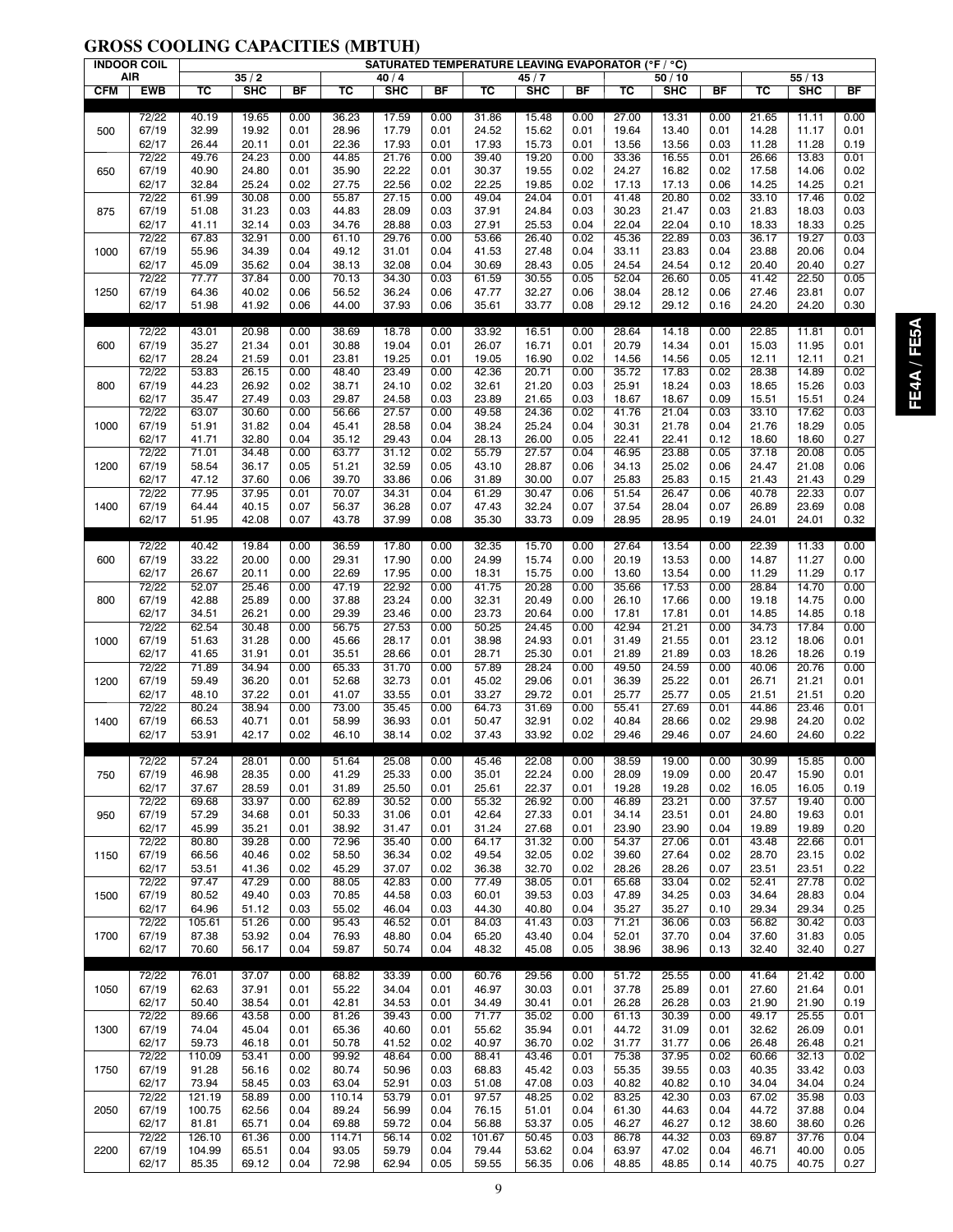SHC -- Gross Sensible Capacity 1000 Btuh BF -- Bypass Factor

**NOTES**:

1. Contact manufacturer for cooling capacities at conditions other than shown in table.

2. Formulas:

Leaving  $db =$  entering  $db -$ sensible heat cap. 1.09 x CFM

Leaving wb = wb corresponding to enthalpy of air leav-<br>ing coil (h<sub>lwb</sub>)

$$
h_{\text{Iwb}} = h_{\text{ewb}} - \frac{\text{total capacity (Btuh)}}{4.5 \times \text{CFM}}
$$

4.5 x CFM where  $h_{\text{ewb}}$  = enthalpy of air entering coil. Direct interpolation is permissible. Do not extrapolate.

- 3. SHC is based on 80°F db temperature of air entering coil. Below 80°F db, subtract (Correction Factor x CFM) from SHC. Above 80<sup>o</sup>F db, add (Correction Factor x CFM) to SHC.
- 4. Bypass Factor = 0 indicates no psychometric solution. Use bypass factor of next lower EWB for approximation.

## **ESTIMATED SOUND POWER LEVEL (dBA)**

CFM -- Cubic Ft per Minute EWB --- Entering Wet Bulb (°F / °C) LWB -- Leaving Wet Bulb (°F / °C) TC -- Gross Cooling Capacity 1000 Btuh<br>SHC -- Gross Sensible Capacity 1000 Btuh BF -- Bypass Factor MBH -- 1000 Btuh

## SHC CORRECTION FACTOR

|               |      |      |      |                          |      | <b>ENTERING AIR DRY-BULB TEMPERATURE (°F)</b> |
|---------------|------|------|------|--------------------------|------|-----------------------------------------------|
| <b>BYPASS</b> | 79   | 78   | 77   | 76                       | 75   | Under 75                                      |
| <b>FACTOR</b> | 81   | 82   | 83   | 84                       | 85   | Over 85                                       |
|               |      |      |      | <b>Correction Factor</b> |      |                                               |
| 0.10          | .098 | 1.96 | 2.94 | 3.92                     | 4.91 | Use formula                                   |
| 0.20          | 0.87 | 1.74 | 2.62 | 3.49                     | 4.36 | shown                                         |
| 0.30          | 0.76 | 1.53 | 2.29 | 3.05                     | 3.82 | below                                         |

Interpolation is permissible.

Correction Factor =  $1.09 \times (1 - BF) \times (db - 80)$ 

| <b>ESP</b><br>0.25<br>0.25<br>0.25<br>0.25<br>0.25<br>0.25 | 63<br>61.0<br>62.7<br>64.0<br>65.0<br>65.8 | 125<br>57.0<br>58.7<br>60.0<br>61.0 | 250<br>55.0<br>56.7<br>58.0 | 500<br>50.0<br>51.7 | 1000<br>48.0<br>49.7 | 2000<br>46.0 | 4000<br>42.0                                                                                                                                        |
|------------------------------------------------------------|--------------------------------------------|-------------------------------------|-----------------------------|---------------------|----------------------|--------------|-----------------------------------------------------------------------------------------------------------------------------------------------------|
|                                                            |                                            |                                     |                             |                     |                      |              |                                                                                                                                                     |
|                                                            |                                            |                                     |                             |                     |                      |              |                                                                                                                                                     |
|                                                            |                                            |                                     |                             |                     |                      | 47.7         | 43.7                                                                                                                                                |
|                                                            |                                            |                                     |                             | 53.0                | 51.0                 | 49.0         | 45.0                                                                                                                                                |
|                                                            |                                            |                                     | 57.0                        | 56.0                | 52.0                 | 50.0         | 46.0                                                                                                                                                |
|                                                            |                                            | 61.8                                | 57.8                        | 56.8                | 52.8                 | 50.8         | 46.8                                                                                                                                                |
|                                                            | 66.4                                       | 62.4                                | 58.4                        | 57.4                | 53.4                 | 51.4         | 47.4                                                                                                                                                |
| 0.25                                                       | 61.0                                       | 57.0                                | 55.0                        | 50.0                | 48.0                 | 46.0         | 42.0                                                                                                                                                |
| 0.25                                                       | 62.7                                       | 58.7                                | 56.7                        | 51.7                | 49.7                 | 47.7         | 43.7                                                                                                                                                |
| 0.25                                                       | 64.0                                       | 60.0                                | 58.0                        | 53.0                | 51.0                 | 49.0         | 45.0                                                                                                                                                |
| 0.25                                                       | 65.0                                       | 61.0                                | 59.0                        | 54.0                | 52.0                 | 50.0         | 46.0                                                                                                                                                |
| 0.25                                                       | 65.8                                       | 61.8                                | 59.8                        | 54.8                | 52.8                 | 50.8         | 46.8                                                                                                                                                |
| 0.25                                                       | 66.4                                       | 62.4                                | 58.4                        | 57.4                | 53.4                 | 51.4         | 47.4                                                                                                                                                |
| 0.25                                                       | 67.0                                       | 63.0                                | 59.0                        | 58.0                | 54.0                 | 52.0         | 48.0                                                                                                                                                |
| 0.25                                                       | 62.7                                       | 58.7                                | 56.7                        | 51.7                | 49.7                 | 47.7         | 43.7                                                                                                                                                |
| 0.25                                                       | 64.0                                       | 60.0                                | 58.0                        | 53.0                | 51.0                 | 49.0         | 45.0                                                                                                                                                |
| 0.25                                                       | 65.0                                       | 61.0                                | 59.0                        | 54.0                | 52.0                 | 50.0         | 46.0                                                                                                                                                |
| 0.25                                                       | 65.8                                       | 61.8                                | 59.8                        | 54.8                | 52.8                 | 50.8         | 46.8                                                                                                                                                |
| 0.25                                                       | 66.4                                       | 62.4                                | 60.4                        | 55.4                | 53.4                 | 51.4         | 47.4                                                                                                                                                |
| 0.25                                                       | 67.0                                       | 63.0                                | 61.0                        | 56.0                | 54.0                 | 52.0         | 48.0                                                                                                                                                |
| 0.25                                                       | 61.0                                       | 57.0                                | 55.0                        | 50.0                | 48.0                 | 46.0         | 42.0                                                                                                                                                |
| 0.25                                                       | 62.7                                       | 58.7                                | 56.7                        | 51.7                | 49.7                 | 47.7         | 43.7                                                                                                                                                |
| 0.25                                                       | 64.0                                       | 60.0                                | 58.0                        | 53.0                | 51.0                 | 49.0         | 45.0                                                                                                                                                |
| 0.25                                                       | 65.0                                       | 61.0                                | 59.0                        | 54.0                | 52.0                 | 50.0         | 46.0                                                                                                                                                |
| 0.25                                                       | 65.8                                       | 61.8                                | 59.8                        | 54.8                | 52.8                 | 50.8         | 46.8                                                                                                                                                |
| 0.25                                                       | 66.4                                       | 62.4                                | 58.4                        | 57.4                | 53.4                 | 51.4         | 47.4                                                                                                                                                |
| 0.25                                                       | 67.0                                       | 63.0                                | 59.0                        | 58.0                | 54.0                 | 52.0         | 48.0                                                                                                                                                |
| 0.25                                                       | 62.7                                       | 58.7                                | 56.7                        | 51.7                | 49.7                 | 47.7         | 43.7                                                                                                                                                |
| 0.25                                                       | 64.0                                       | 60.0                                | 58.0                        | 53.0                | 51.0                 | 49.0         | 45.0                                                                                                                                                |
| 0.25                                                       | 65.0                                       | 61.0                                | 59.0                        | 54.0                | 52.0                 | 50.0         | 46.0                                                                                                                                                |
| 0.25                                                       | 65.8                                       | 61.8                                | 59.8                        | 54.8                | 52.8                 | 50.8         | 46.8                                                                                                                                                |
| 0.25                                                       | 66.4                                       | 62.4                                | 60.4                        | 55.4                | 53.4                 | 51.4         | 47.4                                                                                                                                                |
| 0.25                                                       | 67.0                                       | 63.0                                | 61.0                        | 56.0                | 54.0                 | 52.0         | 48.0                                                                                                                                                |
| 0.25                                                       | 67.5                                       | 63.5                                | 59.5                        | 58.5                | 54.5                 | 52.5         | 48.5                                                                                                                                                |
| 0.25                                                       | 68.0                                       | 64.0                                | 60.0                        | 59.0                | 55.0                 | 53.0         | 49.0                                                                                                                                                |
| 0.25                                                       | 68.3                                       | 64.3                                | 60.3                        | 59.3                | 55.3                 | 53.3         | 49.3                                                                                                                                                |
|                                                            |                                            |                                     |                             |                     |                      |              | *Est. sound power levels have been derived using the method described in the 1987 ASHRAE HVAC Systems & Applications Handbook, chapter 52, p. 52.7. |

## **AIRFLOW PERFORMANCE CORRECTION FACTORS**

| <b>HEATER KW</b> | <b>ELEMENTS</b> | <b>STATIC PRESSURE CORRECTION (in wc)</b> |          |
|------------------|-----------------|-------------------------------------------|----------|
|                  |                 | <b>Sizes 002-005</b>                      | Size 006 |
|                  |                 | $+.02$                                    | $+.03$   |
|                  |                 | +.01                                      | +.02     |
| 8.10             |                 |                                           |          |
| 9.15             |                 | $-.02$                                    | $-.03$   |
| 20               |                 | $-.04$                                    | $-.06$   |
| 18, 24, 30       |                 | -.06                                      |          |

The FE4A airflow performance table was developed using fan coils with 10kW electric heaters (2 elements) in the units. For fan coils with heaters made up of a different number of elements, the external available static at a given CFM from the table may be corrected by adding or subtracting pressure. Use table for this correction.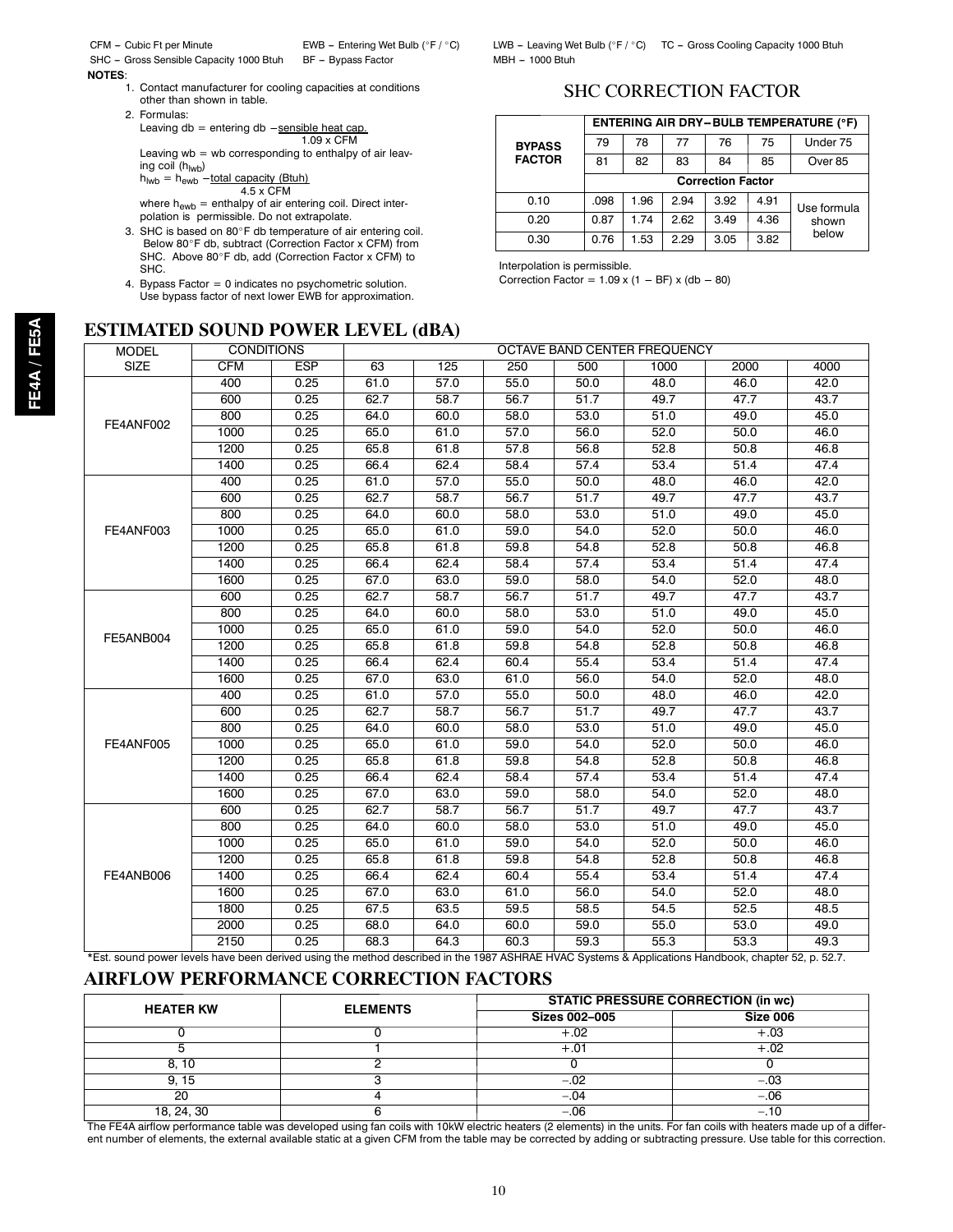## **FACTORY--INSTALLED FILTER STATIC PRESSURE DROP (in wc)**

| <b>MODEL</b> |       |       |       |       | <b>CFM</b> |                          |        |                          |                   |
|--------------|-------|-------|-------|-------|------------|--------------------------|--------|--------------------------|-------------------|
| FE4A         | 400   | 600   | 800   | 1000  | 1200       | 1400                     | 1600   | 1800                     | 2000              |
| 002          | 0.020 | 0.044 | 0.048 | 0.072 | 0.100      | $\overline{\phantom{a}}$ | ---    | $\overline{\phantom{a}}$ | $\sim$            |
| 003          | --    | 0.020 | 0.035 | 0.051 | 0.070      | 0.092                    | $\sim$ | $\overline{\phantom{a}}$ | and the control   |
| 005          | --    | __    | 0.035 | 0.051 | 0.070      | 0.092                    | 0.120  | $\overline{\phantom{a}}$ | <b>STATISTICS</b> |
| 006          | __    |       | --    | 0.038 | 0.053      | 0.070                    | 0.086  | 0.105                    | 0.133             |
| <b>MODEL</b> |       |       |       |       | <b>CFM</b> |                          |        |                          |                   |
| FE5A         | 400   | 600   | 800   | 1000  | 1200       | 1400                     | 1600   | 1800                     | 2000              |
| 004          | __    | 0.015 | 0.026 | 0.038 | 0.053      | 0.070                    | __     | __                       |                   |

## **AIR DELIVERY PERFORMANCE CORRECTION COMPONENT PRESSURE DROP (in wc) AT INDICATED AIRFLOW (DRY TO WET COIL)**

| <b>MODEL</b>      |       |                                                                              |       |       |       | <b>CFM</b> |                                                                                                                    |       |                                        |       |       |
|-------------------|-------|------------------------------------------------------------------------------|-------|-------|-------|------------|--------------------------------------------------------------------------------------------------------------------|-------|----------------------------------------|-------|-------|
| FE4A              | 600   | 700                                                                          | 800   | 900   | 1000  | 1100       | 1200                                                                                                               | 1300  | 1400                                   | 1500  | 1600  |
| 002               | 0.012 | 0.016                                                                        | 0.022 | 0.028 | 0.034 | 0.040      | 0.049                                                                                                              |       |                                        |       |       |
| 003               |       | 0.026                                                                        | 0.034 | 0.042 | 0.052 | 0.063      | 0.075                                                                                                              | 0.083 | 0.091                                  | 0.098 | 0.110 |
| 005               |       | 0.006                                                                        | 0.008 | 0.010 | 0.012 | 0.015      | 0.017                                                                                                              | 0.020 | 0.023                                  | 0.027 | 0.030 |
|                   |       | <b>CFM</b>                                                                   |       |       |       |            |                                                                                                                    |       |                                        |       |       |
|                   | 1100  | 1200<br>1600<br>2000<br>2100<br>1300<br>1400<br>1500<br>1700<br>1800<br>1900 |       |       |       |            |                                                                                                                    |       |                                        |       |       |
| 006               | 0.013 | 0.016                                                                        | 0.018 | 0.020 | 0.023 | 0.027      | 0.030                                                                                                              | 0.034 | 0.039                                  | 0.044 | 0.048 |
| <b>MODEL</b>      |       |                                                                              |       |       |       | <b>CFM</b> |                                                                                                                    |       |                                        |       |       |
| FE <sub>5</sub> A | 600   | 700                                                                          | 800   | 900   | 1000  | 1100       | 1200                                                                                                               | 1300  | 1400                                   | 1500  | 1600  |
| 004               | 0.004 | 0.005                                                                        | 0.007 | 0.009 | 0.011 | 0.013      | 0.016                                                                                                              | 0.018 | 0.020                                  | 0.023 |       |
|                   |       |                                                                              |       |       |       |            | NOTE: Subtract the above pressure drop corrections from unit airflow data when that component or condition is used |       | The remaining external static pressure |       |       |

**NOTE**: Subtract the above pressure drop corrections from unit airflow data when that component or condition is used. The remaining external static pressure Subtract the above pressure drop corr<br>will be available for the duct system.

## **UNITS WITHOUT ELECTRIC HEAT**

| UNIT SIZE     | <b>VOLTS-PHASE</b> | FLA                       | <b>MIN CKT AMPS</b> | <b>BRANCH CIRCUIT</b> |                          |
|---------------|--------------------|---------------------------|---------------------|-----------------------|--------------------------|
|               |                    |                           |                     | Min Wire Size Awg*    | <b>Fuse/Ckt Bkr Amps</b> |
| 002           | $208/230 - 1$      | 4.0                       | 5.4                 |                       |                          |
| 003           | $208/230 - 1$      | 4.0                       | 5.4                 |                       | כ ו                      |
| 005           | $208/230 - 1$      | 4.0                       | 5.4                 |                       | 15                       |
| 004, 006<br>. | $208/230 - 1$<br>. | 6.8<br>$\sim$ $\sim$<br>. | 8.5<br>.<br>.       | <br>.                 | $\cdots$                 |

\* Use copper wire only to connect unit. If other than uncoated (non-plated) 75°C ambient, copper wire (solid wire for 10 AWG and smaller, stranded wire for larger than 10 AWG) is used consult applicable tables of the National Electric Code (ANSI/NFPA 70).

NOTE: If branch circuit wire length exceeds 100 ft / 30.5 m, consult NEC 210-19a to determine maximum wire length. Use 2% voltage drop.

FLA — Full Load Amps

## **ACCESSORY ELECTRIC HEATERS**

| <b>HEATER</b><br><b>PART NO.</b> | kW<br>@<br><b>240V</b> | <b>VOLTS/</b><br><b>PHASE</b> | <b>STAGES (kW)</b><br><b>OPERATING)</b> | <b>INTERNAL</b><br><b>CIRCUIT</b><br><b>PROTECTION</b> | <b>FAN COIL</b><br><b>SIZE USED</b><br><b>WITH</b> | <b>HEATING CAP.</b><br>@ 230V‡ | <b>INTELLIGENT</b><br><b>HEAT CAPABLE</b><br>(kW OPERATING) |
|----------------------------------|------------------------|-------------------------------|-----------------------------------------|--------------------------------------------------------|----------------------------------------------------|--------------------------------|-------------------------------------------------------------|
| KFCEH0501N05                     | 5                      | 230/1                         | 5                                       | None                                                   | All                                                | 15.700                         |                                                             |
| KFCEH0901N10                     | 10                     | 230/1                         | 10                                      | None                                                   | All                                                | 31,400                         |                                                             |
| KFCEH3001F15                     | 15                     | 230/1                         | 5.15                                    | Fuses**                                                | All                                                | 47,100                         | 5, 10, 15                                                   |
| KFCEH3201F20                     | 20                     | 230/1                         | 5, 20                                   | Fuses**                                                | All                                                | 62,800                         | 5, 10, 15, 20                                               |
| KFCEH2901N09                     | 9                      | $230/1*$                      | 3.9                                     | None                                                   | All                                                | 28,300                         | 3, 6, 9                                                     |
| KFCEH1601315                     | 15                     | 230/3                         | 5.15                                    | None                                                   | All                                                | 47.100                         |                                                             |
| KFCEH3401F24                     | 24                     | $230/3+$                      | 8.16.24                                 | Fuses                                                  | 005, 006                                           | 78.500                         | 8, 16, 24                                                   |
| KFCEH3501F30                     | 30                     | $230/3+$                      | 10, 20, 30                              | Fuses                                                  | 005, 006                                           | 94.200                         | 10, 20, 30                                                  |
| <b>KFCEH2401C05</b>              | 5                      | 230/1                         | 5                                       | Ckt Bkr                                                | All                                                | 15.700                         |                                                             |
| KFCEH2601C10                     | 10                     | 230/1                         | 10                                      | Ckt Bkr                                                | All                                                | 31.400                         |                                                             |
| <b>KFCEH3101C15</b>              | 15                     | 230/1                         | 5.15                                    | Ckt Bkr                                                | All                                                | 47.100                         | 5, 10, 15                                                   |
| KFCEH3301C20                     | 20                     | 230/1                         | 5.20                                    | Ckt Bkr                                                | All                                                | 62,800                         | 5, 10, 15, 20                                               |

\* Field convertible to 3 phase.

{ These heaters field convertible to single phase.

\*\* Single point wiring kit required for these heaters in Canada.

**‡** Blower motor heat not included.

## **ELECTRIC HEATER INTERNAL PROTECTION**

| <b>HEATER KW</b> | <b>PHASE</b> | <b>FUSES QTY / SIZE</b> | <b>CKT BKR QTY / SIZE*</b> |
|------------------|--------------|-------------------------|----------------------------|
|                  |              |                         | 1/60                       |
|                  |              |                         | 1/60                       |
|                  | l/3          |                         |                            |
| 10               |              |                         | 1/60                       |
| 15               |              | 2/30, 2/60              | 2/60                       |
| 15               |              |                         |                            |
| 18               |              |                         |                            |
| 20               |              | 4/60                    | 2/60                       |
| 24               | 3/1          | 6/60                    |                            |
| 30               | 3/1          | 6/60                    |                            |

\* All circuit breakers are 2 pole.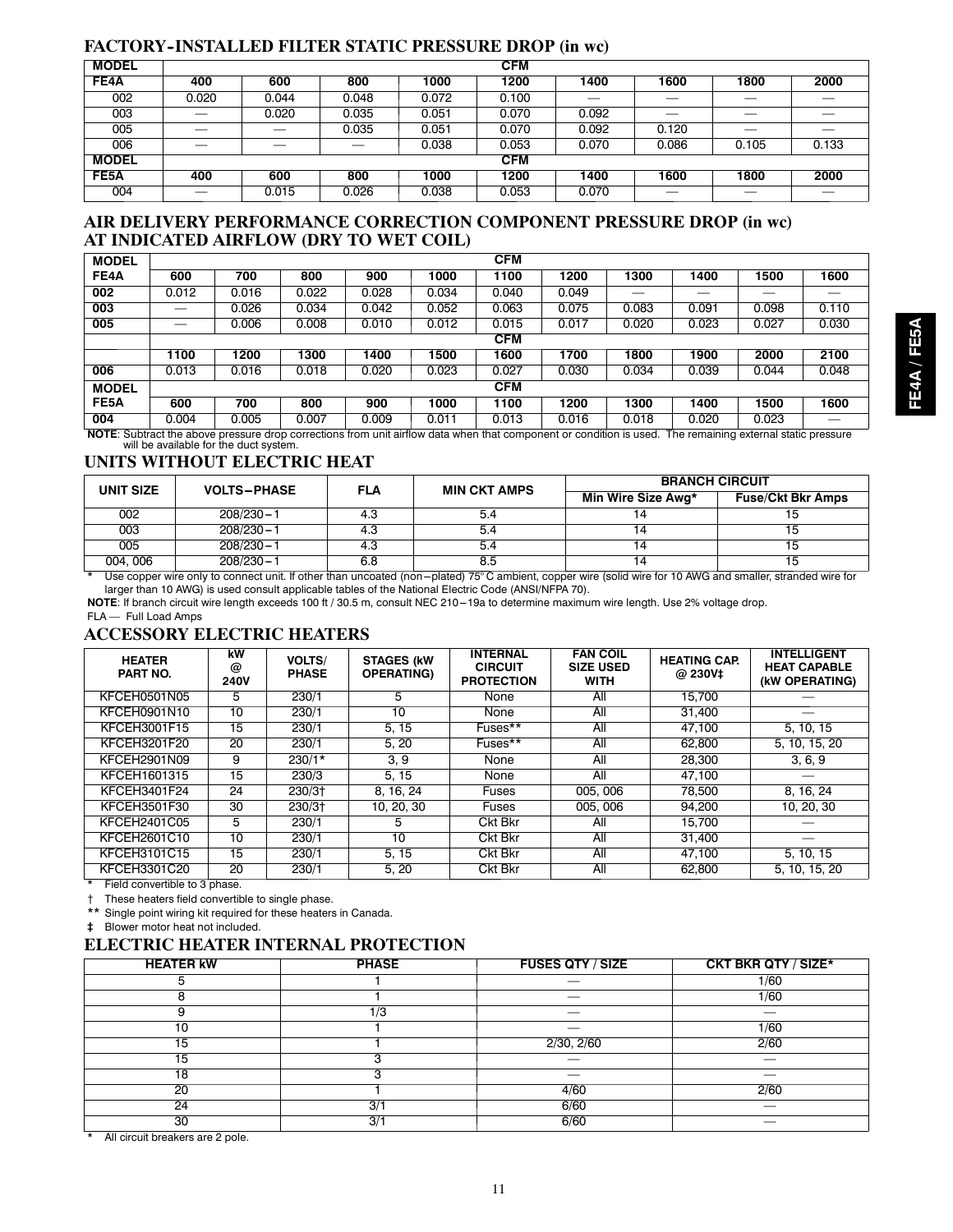|                                                  |                                              | Dual Circuit        | 13,14             | I              | I            | I              | I                        | I             | $\mid$         | $\overline{\phantom{a}}$ | $\overline{\phantom{a}}$ | 75/76          | 75/76                    | $\begin{array}{c} \hline \end{array}$ | $\overline{\phantom{a}}$ | 59/59          | 59/59                          | $\begin{array}{c} \end{array}$ | $\overline{\phantom{a}}$ | $\begin{array}{c} \hline \end{array}$ | $\begin{array}{c} \end{array}$ |
|--------------------------------------------------|----------------------------------------------|---------------------|-------------------|----------------|--------------|----------------|--------------------------|---------------|----------------|--------------------------|--------------------------|----------------|--------------------------|---------------------------------------|--------------------------|----------------|--------------------------------|--------------------------------|--------------------------|---------------------------------------|--------------------------------|
|                                                  | Max Wire Length<br>208/230V (ft)#            |                     | L1,L2             | I              | I            | I              | I                        | I             | I              | $\overline{\phantom{a}}$ | I                        | 78/80          | 78/80                    | $\begin{array}{c} \hline \end{array}$ | $\overline{\phantom{a}}$ | 78/80          | 78/80                          | $\begin{array}{c} \end{array}$ | $\overline{\phantom{a}}$ | $\begin{array}{c} \end{array}$        | $\begin{array}{c} \end{array}$ |
|                                                  |                                              | Single              | Circuit           | 85/88          | 85/88        | 59/60          | 59/60                    | 54/87         | 83/85          | 78/80                    | 78/80                    | 88/89          | $\overline{\phantom{a}}$ | 56/90                                 | 76/77                    | 85/109         | $\overline{\phantom{a}}$       | 94/95                          | 115/116                  | 97/98                                 | 117/150                        |
|                                                  |                                              |                     | 13,14             | I              | ı            | I              | $\overline{\phantom{a}}$ | I             | I              | I                        | I                        | 25/25          | 25/25                    | I                                     | I                        | 50/50          | 50/50                          | I                              | I                        | $\overline{\phantom{a}}$              | $\overline{\phantom{a}}$       |
|                                                  | Max Fuse/Ckt Bkr Amps<br>208/230V            | Dual Circuit        | L1,L2             | I              | I            | I              | I                        | I             | I              | I                        | I                        | 60/60          | 60/60                    | I                                     | I                        | 60/60          | 60/60                          | I                              | I                        | $\overline{\phantom{a}}$              | I                              |
|                                                  |                                              | Single              | Circuit           | 35/35          | 35/35        | 45/50          | 45/50                    | 50/60         | 35/35          | 60/60                    | 60/60                    | 80/90          | $\overline{\phantom{a}}$ | 50/60                                 | 60/70                    | 100/110        | $\overline{\phantom{a}}$       | 80/80                          | 125/150                  | 90/100                                | 150/175                        |
|                                                  |                                              |                     | 13,14             | I              | I            | I              | $\overline{\phantom{a}}$ | I             | I              | I                        | I                        | 10/10          | 10/10                    | I                                     | I                        | 10/10          | 10/10                          | I                              | I                        | $\overline{\phantom{a}}$              | $\begin{array}{c} \end{array}$ |
|                                                  | Min Gnd Wire Size<br>208/230V                | Dual Circuit        | L1, L2            | I              | I            | I              | I                        | $\mid$        | I              | I                        | I                        | 10/10          | 10/10                    | $\begin{array}{c} \end{array}$        | I                        | 10/10          | 10/10                          | $\begin{array}{c} \end{array}$ | I                        | $\begin{array}{c} \end{array}$        | $\mid$                         |
| BRANCH CIRCUIT                                   |                                              | Single<br>Circuit   |                   | 10/10          | 10/10        | 10/10          | 10/10                    | 10/10         | 10/10          | 10/10                    | 10/10                    | $\frac{8}{8}$  | $\overline{\phantom{a}}$ | 10/10                                 | 10/8                     | $\frac{8}{6}$  | $\overline{\phantom{a}}$       | $\frac{8}{6}$                  | 6/6                      | 8/8                                   | 6/6                            |
|                                                  |                                              |                     | 13,14             | I              | I            | I              | $\overline{\phantom{a}}$ | I             | I              | I                        | $\overline{\phantom{a}}$ | 10/10          | 10/10                    | $\overline{\phantom{a}}$              | I                        | 8/8            | 8/8                            | $\overline{\phantom{a}}$       | I                        | I                                     | $\begin{array}{c} \end{array}$ |
|                                                  | Min Wire Size (AWG)<br>208/230V <sup>+</sup> | <b>Dual Circuit</b> | L1,L2             | I              | ı            | I              | $\overline{\phantom{a}}$ | I             | I              | I                        | I                        | 6/6            | 6/6                      | $\overline{\phantom{a}}$              | I                        | 6/6            | 6/6                            | $\overline{\phantom{a}}$       | I                        | $\overline{\phantom{a}}$              | $\overline{\phantom{a}}$       |
|                                                  |                                              | Single              | Circuit           | 88             | 88           | 8/8            | 8/8                      | 8/6           | $\frac{8}{8}$  | 6/6                      | 6/6                      | 4/4            | $\overline{\phantom{a}}$ | 8/6                                   | 6/6                      | 3/2            | $\overline{\phantom{a}}$       | $\frac{4}{4}$                  | 5                        | 3/3                                   | 0/00                           |
|                                                  |                                              |                     | 13,14             | I              | I            | I              | $\overline{\phantom{a}}$ | I             | I              | I                        | I                        | 22.7/25.0      | 22.7/25.0                | $\overline{\phantom{a}}$              |                          | 45.3/50.0      | 45.3/50.0                      | I                              | I                        | I                                     | $\overline{\phantom{a}}$       |
|                                                  | Min Ampacity<br>208/230V**                   | Dual Circuit        | L1,L2             | I              | I            | I              | $\overline{\phantom{a}}$ | I             | I              | I                        | I                        | 53.8/58.5      | 53.8/58.5                | I                                     |                          | 53.8/58.5      | 53.8/58.5                      | I                              | I                        | $\overline{\phantom{a}}$              | $\overline{\phantom{a}}$       |
|                                                  |                                              | Single<br>Circuit   |                   | 31.2/33.5      | 31.2/33.5    | 44.7/48.5      | 44.7/48.5                | 49.5/53.5     | 32.0/34.5      | 53.8/58.5                | 53.8/58.5                | 76.3/83.4      | $\overline{\phantom{a}}$ | 47.7/51.8                             | 55.5/60.4                | 98.9/108.4     | $\begin{array}{c} \end{array}$ | 71.277.8                       | 116.9/127.9              | 86.8/95.0                             | 144.8/158.5                    |
|                                                  |                                              |                     | 13,14             | I              | I            | I              | I                        | $\mid$        | I              | I                        | $\overline{\phantom{a}}$ | 18.1/20.0      | 18.1/20.0                | $\begin{array}{c} \end{array}$        | I                        | 36.2/40.0      | 36.2/40.0                      | $\begin{array}{c} \end{array}$ | $\overline{\phantom{a}}$ | $\begin{array}{c} \end{array}$        | $\begin{array}{c} \end{array}$ |
|                                                  | HEATER AMPS<br>208/230V                      | <b>Dual Circuit</b> | Ľ<br>Ξ            |                |              |                |                          |               |                |                          |                          | 36.2/40.0      | 36.2/40.0                |                                       |                          | 36.2/40.0      | 36.2/40.0                      | J                              |                          |                                       |                                |
|                                                  |                                              |                     | Single<br>Circuit | 18.1/20.0      | 18.1/20.0    | 28.9/32.0      | 28.9/32.0                | 32.8/36.0     | 18.8/20.8      | 36.2/40.0                | 36.2/40.0                | 54.2/59.9      | $\overline{\phantom{a}}$ | 31.3/34.6                             | 37.6/41.5                | 72.3/79.9      | $\overline{\phantom{a}}$       | 50.1/55.4                      | 86.7/95.5                | 62.6/69.2                             | 109.0/120.0                    |
| <b>INTERNAL<br/>CIRCUIT<br/>PROTEC-<br/>TION</b> |                                              |                     | None              | <b>Ckt Bkr</b> | None         | <b>Ckt Bkr</b> | None                     | None          | None           | <b>Ckt Bkr</b>           | Fuse                     | <b>Ckt Bkr</b> | None                     | None                                  | Fuse                     | <b>Ckt Bkr</b> | Fuse                           | Fuse                           | Fuse                     | Fuse                                  |                                |
|                                                  | <b>エエ &lt; co w</b>                          |                     |                   |                |              |                |                          |               | ო              | ÷                        |                          |                | ÷                        | ø                                     | ø                        | ÷              |                                | ø                              | ÷                        | ø                                     | ÷                              |
|                                                  | ₹                                            |                     | 208v              | 3.8            | 3.8          | 6.0            | 6.0                      | 6.8           | 6.8            | 7.5                      | 7.5                      | 11.3           | 11.3                     | 11.3                                  | 13.5                     | 15.0           | 15.0                           | 18.0                           | 18.0                     | 22.5                                  | 22.5                           |
|                                                  |                                              |                     | 240v              | LO             | ю            | $\infty$       | $\infty$                 | o             | o              | ă                        | ē                        | 10             | 10                       | 15                                    | ٩B                       | 8              | S                              | ಸೆ                             | ಸ                        | 8                                     | 8                              |
|                                                  | <b>HEATER</b><br>PART NO.                    |                     |                   | KFCEH0501N05   | KFCEH2401C05 | KFCEH0801N08   | KFCEH2501C08             | KFCEH2901N09* | KFCEH2901N09*‡ | KFCEH0901N10             | KFCEH2601C10             | KFCEH3001F15*1 | KFCEH3101C15*            | <b>KFCEH1601315</b>                   | <b>KFCEH2001318</b>      | KFCEH3201F20*1 | KFCEH3301C20*                  | KFCEH3401F24*1                 |                          | KFCEH3501F30*1                        |                                |

## ACCESSORY ELECTRIC HEATER ELECTRICAL DATA **ACCESSORY ELECTRIC HEATER ELECTRICAL DATA**

# FIELD MULTIPOINT WIRING OF 24-AND 30-KW SINGLE PHASE **FIELD MULTIPOINT WIRING OF 24--AND 30--kW SINGLE PHASE**

| EATER PART<br>g                                     | ₹               |      | s<br>T<br>ď |                               | <b>IEATER AMPS</b><br>208/230V |              |           | IIN AMPACITY<br>208/230V** |          |     | IIN WIRE SIZE (AWG)<br>208/230V†† |               | MIN GND<br>WIRE SIZE |       | MAX FUSE/CKT BKR<br>AMPS<br>208/230V |       |       | <b>JIAX WIRE LENGTH<br/>208/230V (FT)#</b>    |       |
|-----------------------------------------------------|-----------------|------|-------------|-------------------------------|--------------------------------|--------------|-----------|----------------------------|----------|-----|-----------------------------------|---------------|----------------------|-------|--------------------------------------|-------|-------|-----------------------------------------------|-------|
|                                                     | 240V 208V       |      |             | L1,L2                         | L3.L4                          | <b>L5,L6</b> | L1,L2     | 13,14                      | 6_ار 15  |     | 11,12 3,14                        | 6_ا, قا       | 208/230V             |       |                                      |       |       | 91'97   13'74   19'19   11'75   13'17   13'19 |       |
| $\sqrt{24}$   24<br>$\sqrt{24}$   24<br>$\sqrt{24}$ |                 | 18.0 |             | $1 \t 28.9/32.0 \t 28.9/32.0$ |                                | 28.9/32.0    | 44.7/48.5 | 36.2/40.0                  | 362/40.0 | 8/8 | 8/8                               | $\frac{8}{8}$ | 10/10                | 45/50 | 40/40                                | 40/40 | 59/60 | 73/73                                         | 73/73 |
| KFCEH3501F30*1                                      | 30 <sub>o</sub> | 22.5 |             |                               |                                | 36.2/40.0    | 53.8/58.5 | 45.3/50.0 45.3/50.0        |          | 6/6 | 8/8                               | 8/8           | 10/10                | 60/60 | 50/50                                | 50/50 | 78/80 | 59/59                                         | 59/59 |
|                                                     |                 |      |             |                               |                                |              |           |                            |          |     |                                   |               |                      |       |                                      |       |       |                                               |       |

Heaters are Intelligent Heat capable when used with the FE fan coil and Comfort Zone II" or Infinity Control". \* Heaters are Intelligent Heat capable when used with the FE fan coil and Comfort Zone IIt or Infinity Controlt. ×

Field convertible to 1 phase, single or multiple supply circuit. Field convertible to 1 phase, single or multiple supply circuit.  $+$ 

Field convertible to 3 phase.

‡ Field convertible to 3 phase.<br>\*\* Includes blower motor amps of largest fan coil used with heater. \*\* Includes blower motor amps of largest fan coil used with heater.

tt Copper wire must be used. If other than uncoated (non-plated), 75°C ambient, copper wire (solid wire for 10 AWG and smaller, stranded wire for larger than 10 AWG) is used, consult applicable tables of<br>the National Elect  $\uparrow\uparrow$  Copper wire must be used. If other than uncoated (non-plated), 75°C ambient, copper wire (solid wire for 10 AWG and advised wire for larger than 10 AWG) is used, consult applicable tables of the National Electric Code (ANSI/NFPA 70).

}} Length shown is as measured 1 way along wire path between unit and service panel for a voltage drop not to exceed 2%.

**NOTES:**

1. Single circuit application of F15 and F20 heaters requires single-point wiring kit accessory. 1. Single circuit application of F15 and F20 heaters requires single ---point wiring kit accessory.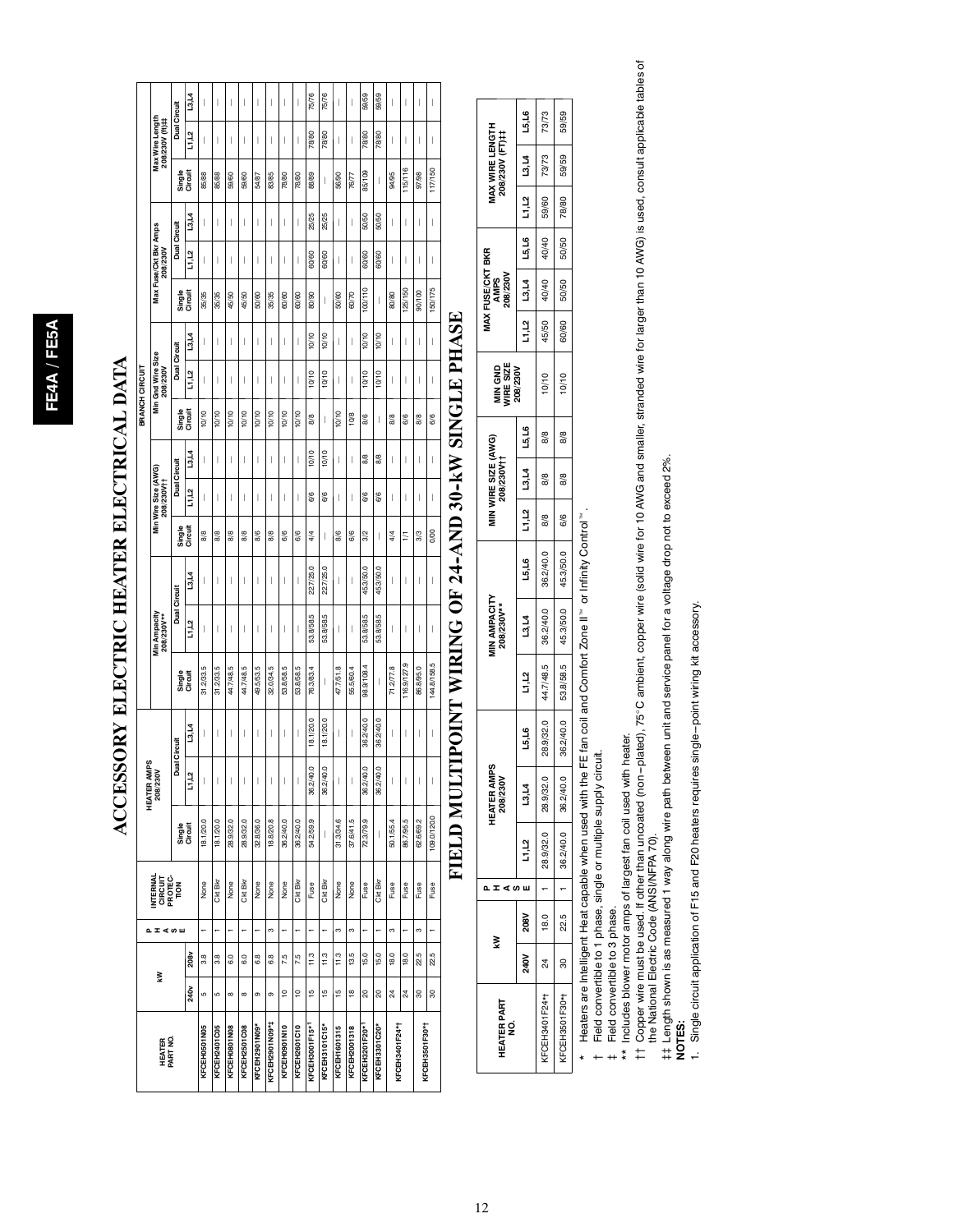## **ACCESSORIES**

## **REQUIRED ACCESSORY**

| <b>ITEM</b>                                               | <b>ACCESSORY PART</b><br>NO <sup>*</sup> | <b>FAN COIL SIZE USED WITH</b> |
|-----------------------------------------------------------|------------------------------------------|--------------------------------|
| Infinity <sup>®</sup> Touch Control with Integrated Wi-Fi | SYSTXCCITC01                             | All                            |
| or                                                        |                                          |                                |
| Infinity® Touch Control Wi-Fi<br>with bundled router      | SYSTXCCITW01                             | All                            |
| or                                                        |                                          |                                |
| Infinity <sup>®</sup> Touch Control                       | SYSTXCCITN01                             | All                            |

## **ADDITIONAL ACCESSORIES**

|     | <b>ITEM</b>                                           | <b>ACCESSORY PART</b><br>NO.* | <b>FAN COIL SIZE USED WITH</b>                |
|-----|-------------------------------------------------------|-------------------------------|-----------------------------------------------|
| 2.  | Infinity <sup>®</sup> Series 4 Zone Board             | SYSTXCC4ZC01                  | All                                           |
| 3.  | Infinity <sup>®</sup> Series Smart Sensor             | SYSTXCCSMS01-A                | All                                           |
| 4.  | Infinity® Remote Room Sensor                          | SYSTXCCRRS01                  | All                                           |
| 5.  | Infinity <sup>®</sup> Series Network Interface Module | SYSTXCCNIM01                  | All                                           |
| 6.  | <b>Disconnect Kit</b>                                 | KFADK0201DSC                  | Cooling controls and heaters 3- through 10-kW |
|     |                                                       | KFACB0201CFB                  | 002                                           |
| 7.  | Downflow Base Kit                                     | KFACB0301CFB                  | 003, 005                                      |
|     |                                                       | KFACB0401CFB                  | 004, 006                                      |
| 8.  | Downflow Conversion Kit                               | KFADC0201SLP                  | 003                                           |
|     |                                                       | KFADC0401ACL                  | 002, 004, 005, 006                            |
| 9.  | Single-Point Wiring Kit                               | KFASP0101SPK                  | Only with 15- and 20-kW Fused Heaters         |
|     |                                                       | KFAFK0212MED                  | 002                                           |
| 10. | Filter Kit (12 Pack)                                  | KFAFK0312LRG                  | 003, 005                                      |
|     |                                                       | KFAFK0412XXL                  | 004, 006                                      |
|     |                                                       | FNCCABCC0017                  | 002                                           |
| 11. | <b>Filter Media Cabinet</b>                           | FNCCABCC0021                  | 003, 005                                      |
|     |                                                       | FNCCABCC0024                  | 004, 006                                      |
|     |                                                       | FILCCFNC0017                  | 002                                           |
| 12. | <b>Media Filter Cartridges</b>                        | FILCCFNC0021                  | 003, 005                                      |
|     |                                                       | FILCCFNC0024                  | 004, 006                                      |
|     |                                                       | GAPABXCC1620                  | 002                                           |
| 13. | Infinity <sup>®</sup> Series Air Purifier             | GAPABXCC2020                  | 003,005                                       |
|     |                                                       | GAPABXCC2024                  | 004, 006                                      |
| 14. | PVC Condensate Trap Kit (50 pack)                     | KFAET0150ETK                  | All                                           |
| 15. | Air Cleaner 240-volt Conversion Kit                   | KEAVC0201240                  | <b>All</b>                                    |
| 16. | Downflow/Horizontal Conversion Gasket Kit             | KFAHD0101SLP                  | All                                           |
| 17. | Airflow Sensor Kit (Air Cleaner)                      | KEAAC0101AAA                  | All                                           |
| 18. | Horizontal Water Management Kit (25 pack)             | KFAHC0125AAA                  | All                                           |
|     |                                                       | KFAFR0101FRM                  | <b>NA</b>                                     |
| 19. | <b>Standard Filter Rack Kit</b>                       | KFAFR0201FRM                  | 002                                           |
|     |                                                       | KFAFR0301FRM                  | 003, 005                                      |
|     |                                                       | KFAFR0401FRM                  | 004, 006                                      |
| 20. | Hydronic Relay Interface Kit                          | KFAIF0101HWC                  | All                                           |

\* Factory authorized and listed, field installed.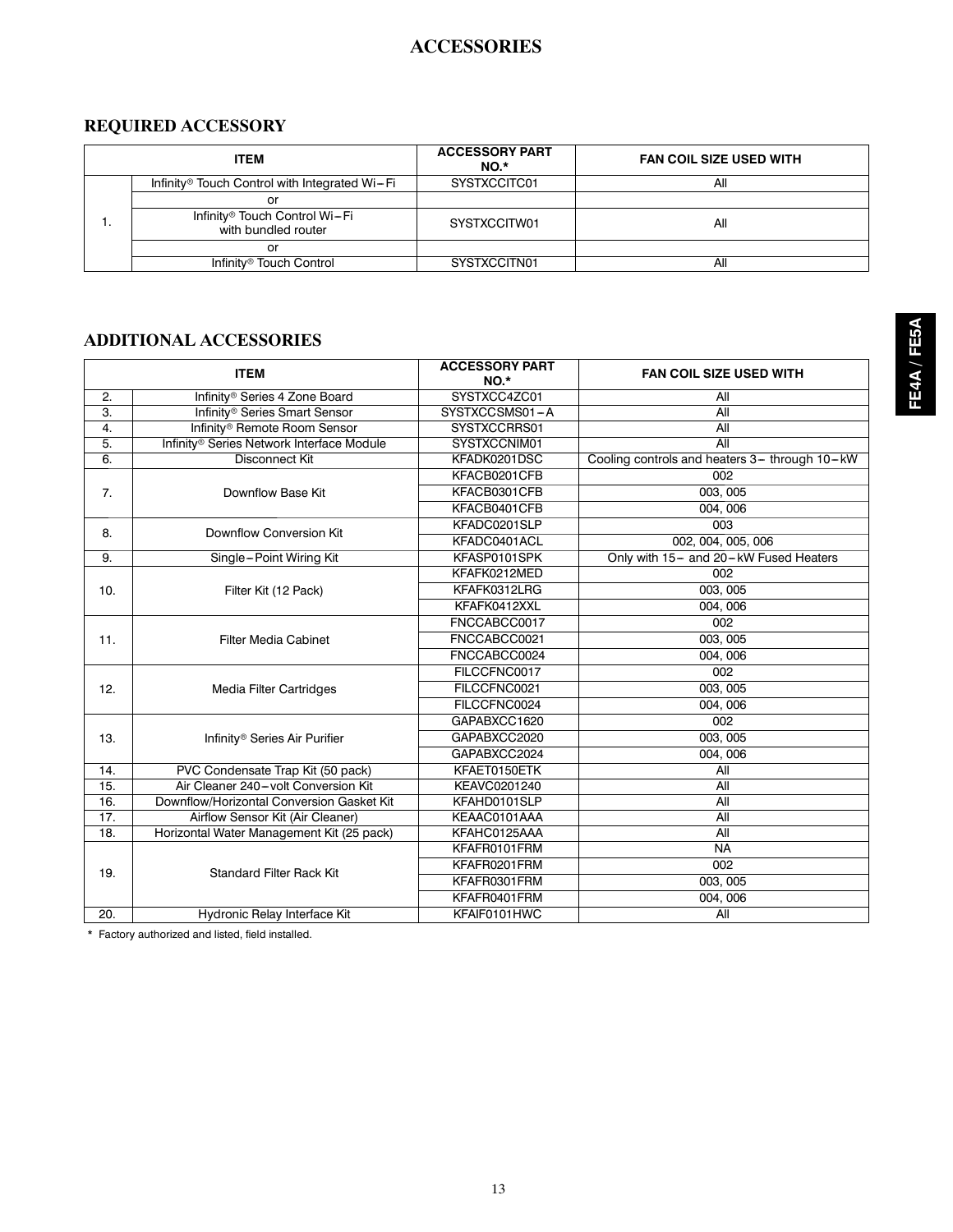## **ACCESSORIES (CONT.)**

## **Accessory Kits Description Suggested and Required Use**

## 1. Infinity<sup>®</sup> Touch Control with Integrated Wi-Fi

Deluxe programmable wall-mounted system control with integrated Wi-Fi. or

## **Infinity<sup>®</sup> Touch Control Wi-Fi with bundled router**

Deluxe programmable wall-mounted system control with integrated Wi-Fi. Sold bundled with Wi-Fi router or

## **Infinity<sup>®</sup> Touch Control**

Deluxe programmable wall-mounted system control without remote access.

## 2. **Infinity<sup>®</sup> Series 4 Zone Board** 4-Zone Damper Control Module wall-mounted control. REQUIRED USE: For all four-zone systems. For systems with 5 to 8 zones, a second Damper Control Module is required.

## 3. **Infinity<sup>®</sup> Series Smart Sensor**

Wall control used to monitor temperature and/or fan control. SUGGESTED USE: For use in zone systems.

## 4. **Infinity**r **Remote Room Sensor**

Wired remote temperature sensor for zone control. SUGGESTED USE: For use in zone systems.

## 5. Infinity<sup>®</sup> Series Network Interface Module

Connects Heat Recovery and Energy Recovery Ventilators on non--zoning applications and non--communicating 2--speed units. REQUIRED USE: For non-zoned systems installed with HRV or ERV, Hybrid Heat with non-communicating heatpumps or noncommunicating 2-speed units.

## 6. **Disconnect Ki**t

The kit is used to disconnect electrical power to the fan coil so service or maintenance may be performed safely. SUGGESTED USE: Units for 3- through 10-kW electric resistance heaters and cooling controls.

## 7. **Downflow Base Kit**

This kit is designed to provide a 1-in. minimum clearance between unit discharge plenum, ductwork, and combustible materials. It also provides a gap-free seal with the floor.

REQUIRED USE: This kit must be used whenever fan coils are used in downflow applications.

## 8. **Downflow Conversion Kit**

Fan coils are shipped from the factory for upflow or horizontal-left applications. Downflow conversion kits provide proper condensate water drainage and support for the coil when used in downflow applications. Separate kits are available for slope coils and A-coils. REQUIRED USE: This kit must be used whenever fan coils are used in downflow applications.

## 9. **Single Point Wiring Kit**

The single point wiring kit acts as a jumper between L1 and L3 lugs, and between the L2 and L4 lugs. This allows the installer to run 2 heavy-gauge, high-voltage wires into the fan coil rather than 4 light-gauge, high-voltage wires. SUGGESTED USE: Fan coils with 15- and 20-kW fused heaters only.

## 10. **Filter Kit (12 pack)**

The kit consists of 12 fan coil framed filters. These filters collect large dust particles from the return air entering the fan coil and prevents them from collecting on the coil. This process helps to keep the coil clean, which increases heat transfer and, in turn, the efficiency of the system.

SUGGESTED USE: To replace filters in fan coils.

REQUIRED USE: All units unless a filter grille is used.

## 11. **Filter Media Cabinet**

This cabinet is mounted to the fan coil on the return air end and designed to slip over the outer fan coil casing. The cabinets are insulated using the same insulation as production fan coils. They are designed for the removal of particulates from indoor air using FILCCFNC00(14, 17, 21, 24) media filter cartridges.

SUGGESTED USE: All fan coils.

## 12. **Media Filter Cartridges**

These fan coil media filter cartridge kits are designed for the removal of particles from indoor air. The cartridge is installed in the return air duct next to the air handler or further upstream. SUGGESTED USE: All fan coils.

## 13. **Infinity<sup>®</sup> Series Air Purifier**

The Infinity Series Air Purifier wires directly to fan coil and requires no duct transitions with Carrier units. It comes with an airflow sensor.

SUGGESTED USE: All fan coils.

## 14. **Condensate Drain Trap Kit**

This kit consists of 50 PVC condensate traps. Each trap is pre--formed and ready for field installation. This deep trap helps the system make and hold proper condensate flow even during blower initiation. SUGGESTED USE: All fan coils.

## 15. **Air Cleaner 240--volt Conversion Kit**

The AIRA electronic air cleaner comes ready for 115-v operation. REQUIRED USE: This kit is required when running 240-volt circuit to air cleaner.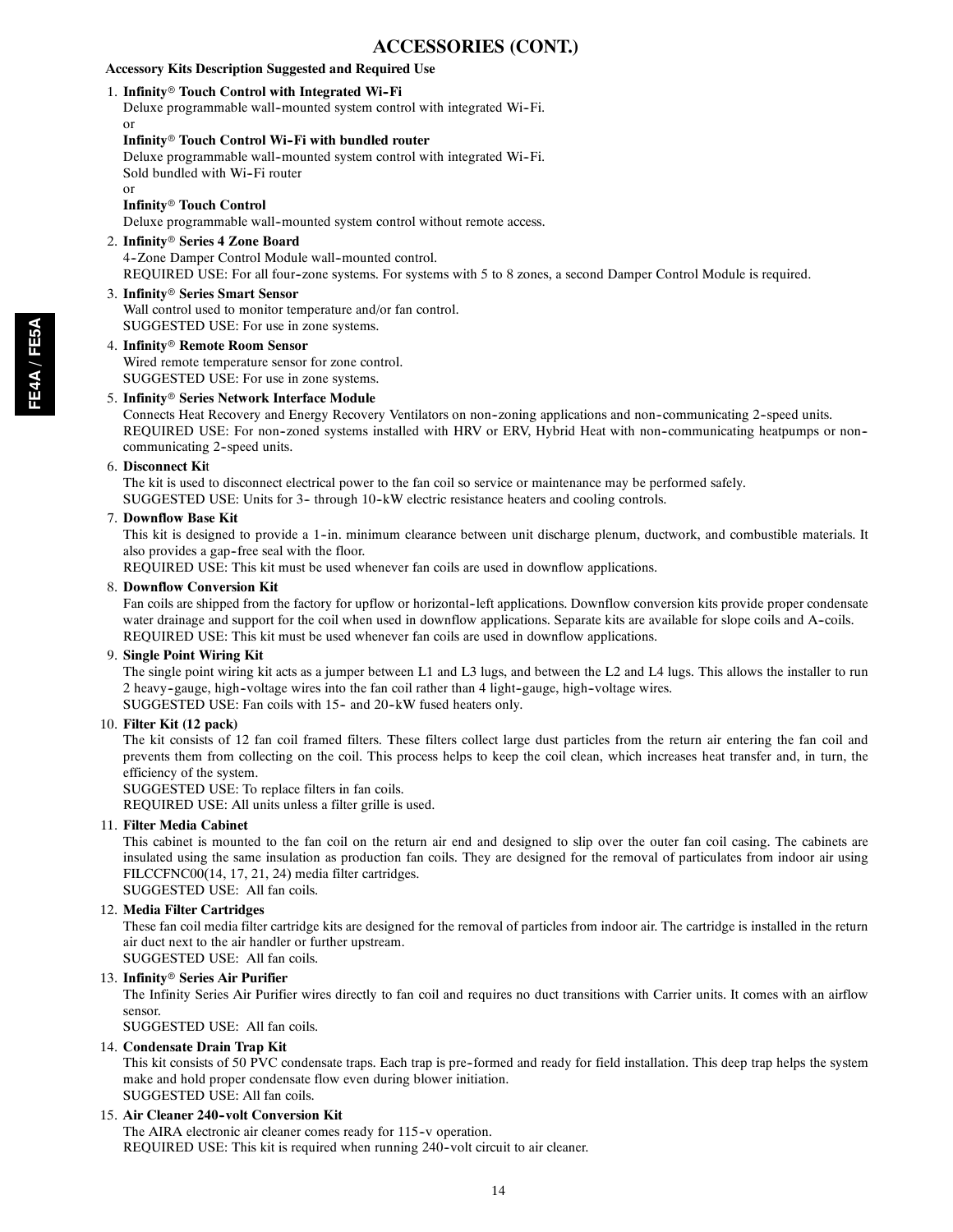## **ACCESSORIES (CONT.)**

## 16. **Downflow/Horizontal Conversion Gasket Kit**

This kit provides the proper gasketing of units when applied in either a downflow or horizontal application. REQUIRED USE: Fan coils in either downflow or horizontal applications.

## 17. **Airflow Sensor Kit (Air Cleaner)**

The AIRA electronic air cleaner comes ready for 115-v operation REQUIRED USE: This kit is required whenever an electronic air cleaner is used.

## 18. **Horizontal Water Management Kit**

This kit provides proper installation of fan coils under conditions of high static pressure and high relative humidty. SUGGESTED USE: All fan coils (except FE5 and FF1).

## 19. **Standard Filter Rack Kit**

This kit mounts in fan coil filter rack area and modifies the existing filter rack to support standard 1-in. filter sizes. SUGGESTED USE: Fan coils using standard filter sizes.

### 20. **Hydronic Relay Interface Kit**

This kit provides interface of the FE4 and FE5 fan coils with Hydronic Heat equipment. NOTE: Electric heat cannot be used with Hydronic Interface Relay Kit. SUGGESTED USE: All FE4 and FE5 fan coils installed with hydronic heat.